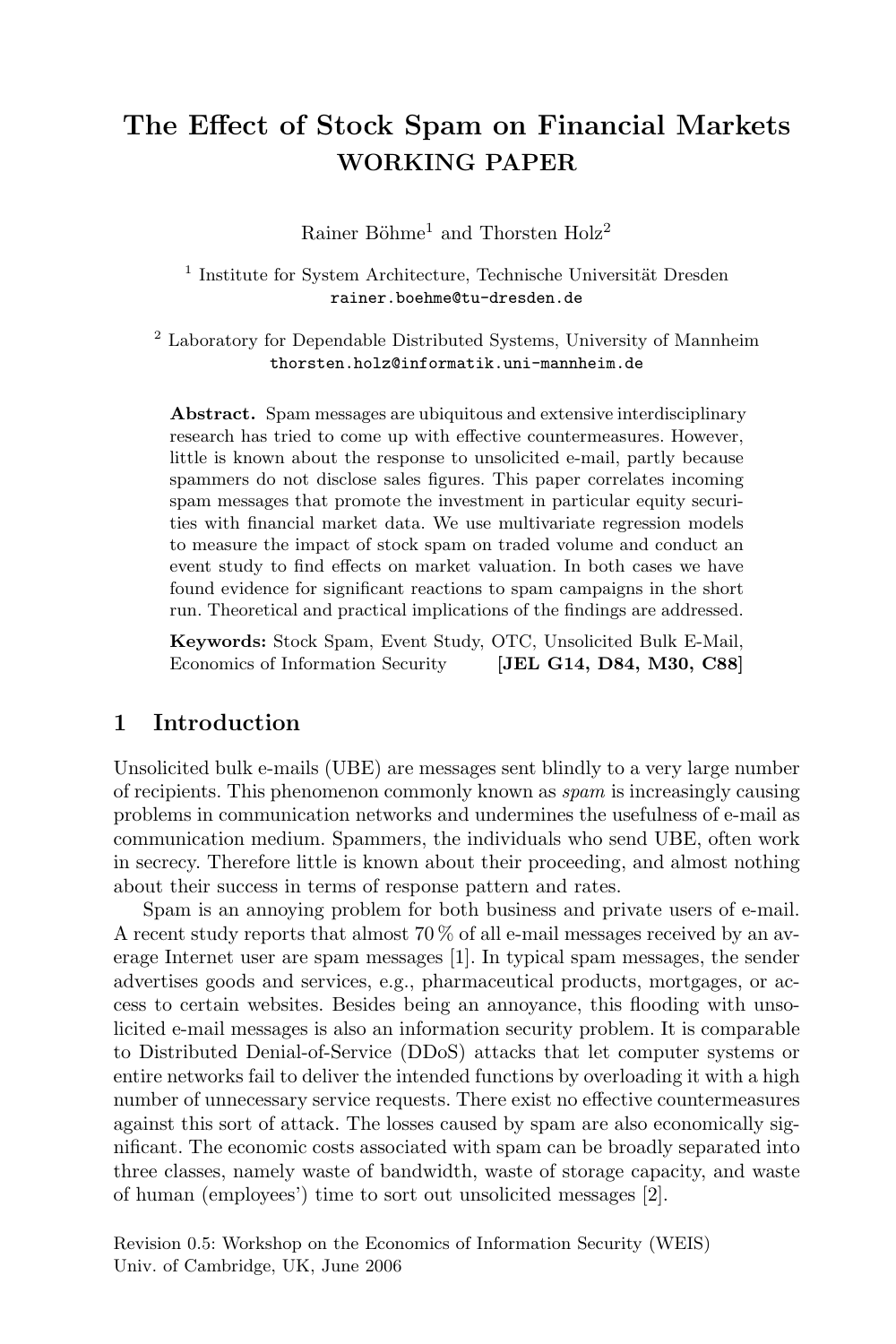In this paper, we try to shed some light into the question whether and how recipients react to spam messages. We do this by regarding a specific form of spam, namely *stock spam* that advertises equity securities traded on over-thecounter (OTC) markets. This allows us to correlate spam arrival from a number of probe e-mail accounts with publicly available market data and thus draw inference on the effectiveness of UBE.

The paper is structured as follows: In Section 2, we briefly review prior art on the economic reasons for the spam problem, possible countermeasures, as well as empirical work related to our contribution. Section 3 analyzes the effect of stock spam on the stock market. We use multivariate regression models to assess the impact of stock spam on traded volume and an event study method to measure the influence of stock spam on market price developments. We conclude the paper with a discussion on the limitations of our approach and directions for future work (Section 4).

# 2 Background and Related Work

Spam has a track record in the literature of many areas. Network security mainly studies how spammers operate by taking over hundreds of badly maintained computers to use their bandwidth [3]. Scholars in computer-linguistics and machine learning deal with the construction of efficient filter algorithms [4]. And social scientists try to understand the motivations of spammers and conceive appropriate policy measures to tackle the problem from a legal and economic side. Here we review only the latter aspects in more detail.

#### 2.1 Economics of Spam and Countermeasures

It has been argued many times that spam is largely a problem of economic incentives [5, 2]. The extraordinary small costs per offer placement make it the preferred medium for advertising products on the "long tail" of the demand curve, which cannot be efficiently promoted with traditional means of advertising (see Table 1). As the cost per contact is so low, spammers do not bother about targeted distribution and already very tiny response rates let the business model break even. The resulting inefficiencies due to information overflow have been studied both in formal economic models [6] and in laboratory experiments [7].

Besides technical solutions using filter mechanisms and laws for litigation and deterrence, it has been suggested that increasing the cost of sending a message would solve the problem at its roots. In the absence of a suitable micro-payment system and due to the differences in income among Internet users, Dwork and Noar [9, 10] first suggested in 1992 to use computing cycles as a unit of account. In the so-called "proof-of-work" schemes, the sender of an e-mail must enclose the solution of a unique and computational hard problem, which is verified at the recipient's mail server before delivery. For legitimate use of e-mail, this computation should not result in unacceptable delay. However, spammers would not be able to send bulk messages since their (finite) computing resources are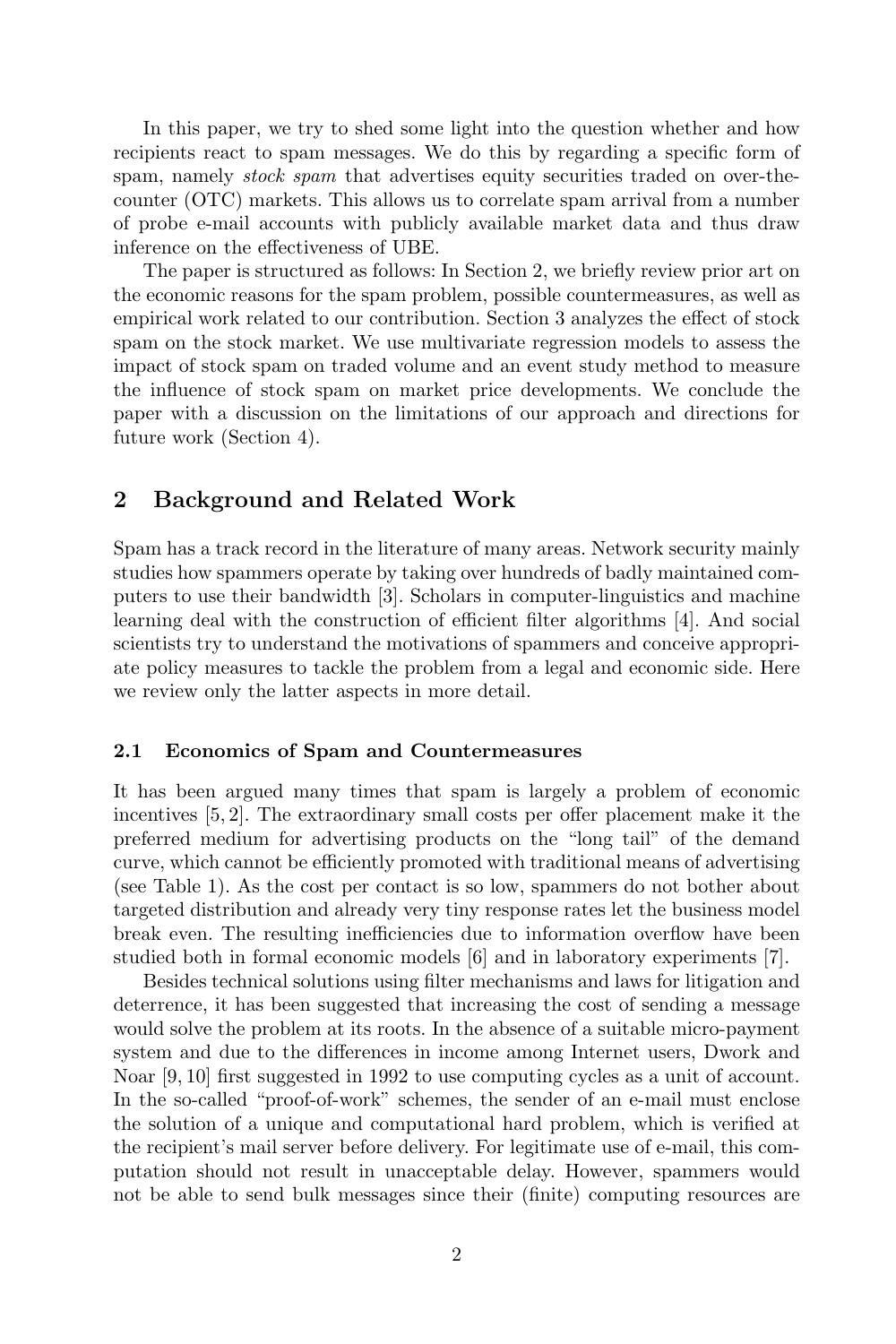|                  | Total cost | Number of recipients | Cost per recipient |
|------------------|------------|----------------------|--------------------|
| Direct mail      | \$9,700    | 7,000                | \$1.39             |
| Telemarketing    | \$160      | 240                  | \$0.66             |
| Print - targeted | \$7,500    | 100,000              | \$0.075            |
| Print - general  | \$30,000   | 442,000              | \$0.067            |
| Fax              | \$30       | 600                  | \$0.05             |
| Online ads       | \$35       | 1,000                | \$0.035            |
| Spam             | \$250      | 500,000              | \$0.0005           |
|                  |            |                      | <i>Source:</i> [8] |

Table 1. Cost of offer placement for common approaches

constrained. One possibility to construct such hard-to-solve but easy-to-verify problems uses hash functions and is therefore known as hashcash [11]. Laurie and Clayton [12] criticize these proposals for two reasons. First, the additional problem-solving burden would also affect legitimate users to a non-negligble extent. Second, spammers access insecure end-user machines to steal processing cycles and solve puzzles. Instead they suggest using CAPTCHAs [13], a class of proof-of-work puzzles that requires human interaction, which is presumably more difficult to "steal". Other approaches target in similar directions, such as Loder et al. [6], who propose a scheme in which the recipient of a message can decide whether or not to charge the sender, and Fahlman [14], who suggests making attention to a tradable good by allocating "interrupt rights". It is up to see in the future whether such schemes can result in socially optimal outcomes.

## 2.2 The Stock Spam Business Model

The general proceeding of spammers and the underlying business model is simple. Spammers act rationally and try to maximize their (risk-adjusted) expected profit, similar to all other types of economic agents. In contrast to other sorts of sales spam, stock spammers do not directly offer a product or service. They rather speculate on positive price developments of thinly traded stocks after they have been hyped in thousands of messages sent to possible investors. The content of such spam messages often pretends to be a misdirected investment advice, enriched with financial terms and recent price quotes. Especially in low liquidity markets with few information coverage, the mere attention of a particular stock may stimulate an investment decision [15]. If one believes that many people follow such dubious "investment advices" then jumping on the bandwagon is not irrational, since virtually everybody could profit from speculative gains in the resulting bubble. The persistence of such spam, as well as the results presented below, let us conclude that this pump-and-dump strategy actually works.

It might even work so well that "e-mail marketing" of stocks is openly offered on the Internet. For example, Expedite [16] claims that

"[...] e-mail marketing .com is a full service OTC Pink Sheet Stocks e-mail marketing company that can e-mail out your OTC stocks newsletter to the masses. [...] With our stable and reliable network and bandwidth, we can service any size of OTC Pink Sheet stock awareness campaign."

Our analysis below will show how the masses react . . .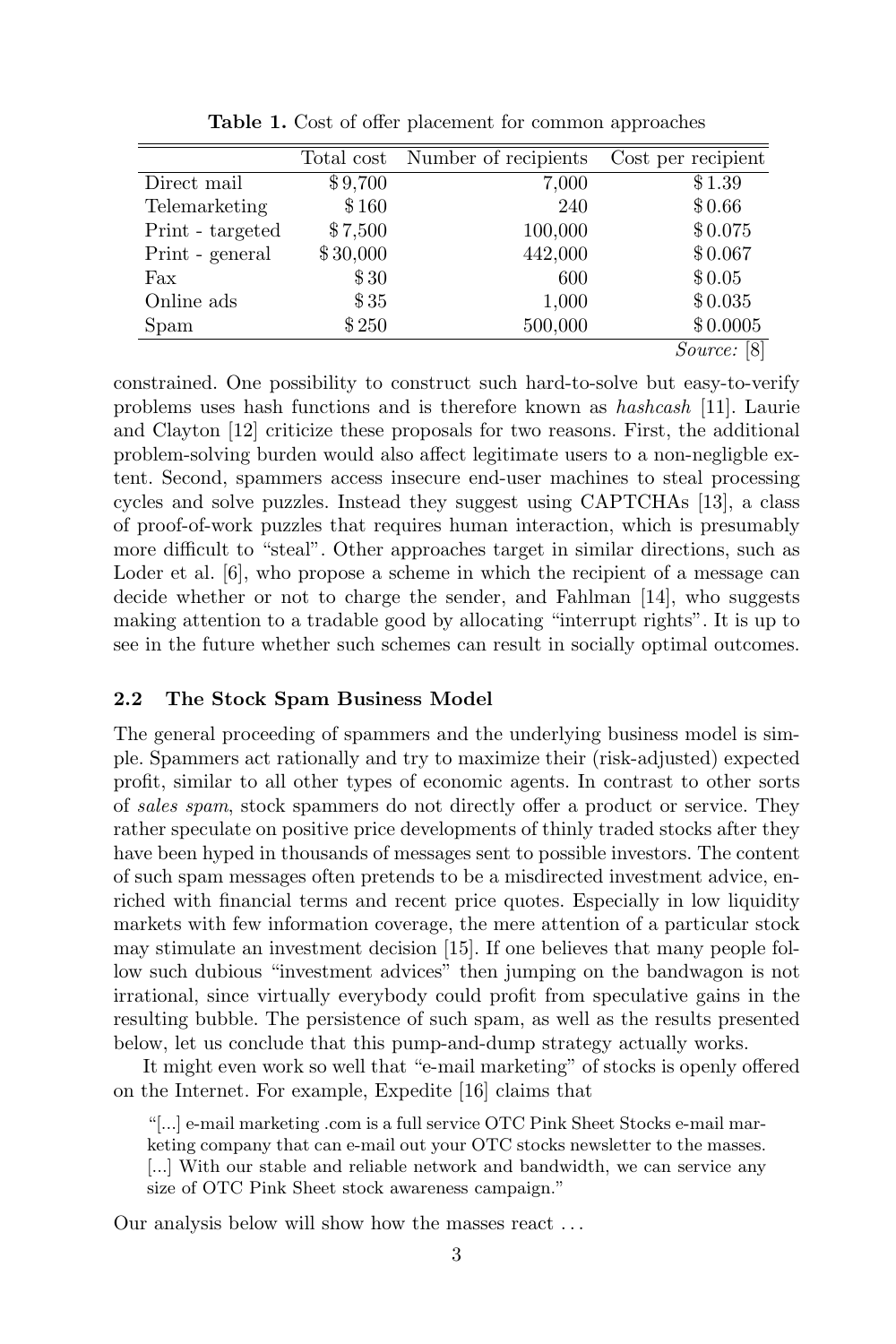## 2.3 Stock Spam Watchers

Stock spam has been discussed so far on a number of blogs, and some websites collect information on stock spam information. Cyr runs a Spam Stock Tracker [17] since March 2005, where he keeps track of the performance of securities that have been advertised in spam messages. For each unique stock, he adds 1,000 shares to a fictive portfolio. As of March 15th, 2006, he (virtually) suffered a net loss of US\$ 27,827 bar transaction costs. This shows that the long-term performance of advertised stocks has been negative on average. In contrast to this long-term analysis, Richardson's Stock Spam Effectiveness Monitor [18] provides a graphical summary of the intra-day development of advertised stocks. Finally, the web source [19] lists an (incomplete) collection of affected firms together with example messages, and McIntyre [20] requests and collects comments from firms that were cited in stock spam messages. Hence, to the best of our knowledge, this paper seems to be the first academic study dealing with stock spam.

## 2.4 Related Event Studies

Later in this paper we will use the *event study* methodology to empirically measure the influence of stock spam dissemination on the market price development of the affected stocks. This method is a standard approach that has been applied to numerous research questions in finance and economics [21]. The method is also not novel in the context of computer security. Several authors have investigated the impact of public security incident reports on the stock market valuation of affected firms [22–24] and software vendors [25]. All studies consistently report a negative and significant market impact. The event study methodology has also been applied in analyses of "serious" investment advice (unlike stock spam), however with varying results. In [26] the independent variable is constructed from recommendations of financial analysts, whereas the authors of [27] use recommendations printed in the mass media as predictor for stock price development. We are not aware of a paper that discusses particularities of the event study methodology for small- and micro-caps, the type of stocks we regard in our analysis.

# 3 Stock Market Impact of Unsolicited E-Mail

The empirical work described in this section is the core of our contribution. We start with a presentation of the data source (3.1), then continue with descriptive analyses of stock spam activity (3.2) before we analyze the impact of stock spam arrival on traded volume (3.3) and market valuation (3.4). As the methodology differs between variables of interest, we discuss it in the respective sections.

## 3.1 Data Acquisition

Our empirical study is based on the following data sources. The spam events were downloaded from Richardson's Stock Spam Effectiveness Monitor (SSEM)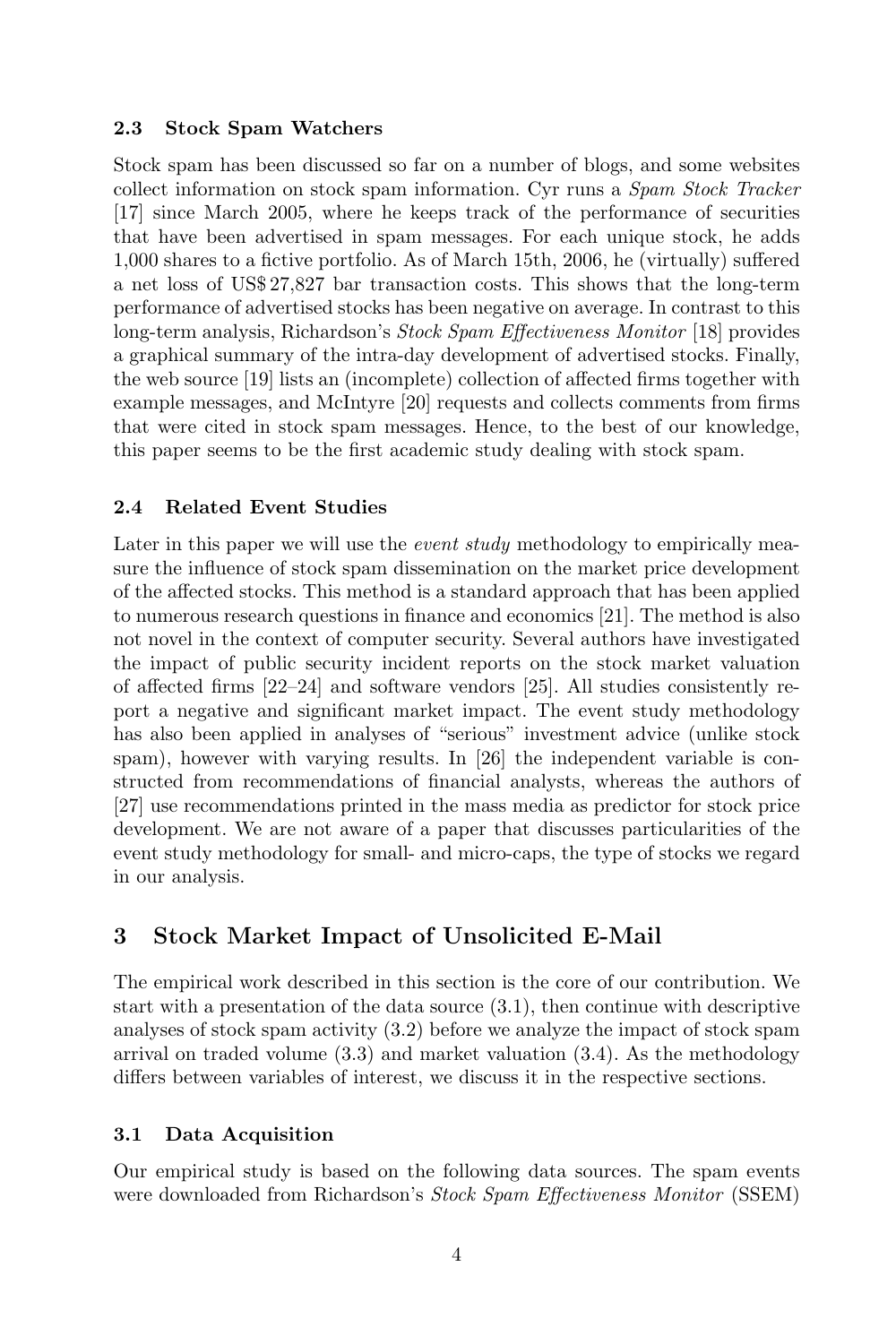archive [18]. The data comprises 21,935 stock spam messages between November 2004 and February 2006. The messages were extracted automatically from a number of spam collecting e-mail addresses. On average, 3 % of all incoming messages were classified as stock spam [18]. The corpus of spam messages cites 391 unique stocks, which corresponds to about 5 % of all stocks listed on the relevant OTC markets: 68 % of the stocks in our sample are listed on the National Quotation Bureau's (NBC) Pink Sheets, a financial services company distributing real-time price information on over-the-counter transactions of penny stocks. The remaining part refers to stocks quoted on the  $OTC$  bulletin board (OTCBB), a similar entity for public firms that fulfill some financial reporting requirements but still do not meet the rigorous listing standards of the major U. S. exchanges [28]. We believe that stock spam exclusively targets small- and micro-cap securities (so-called penny stocks) because the spammers bargain for a positive market impact due to their activity. Market impact, i.e., the reaction of the market price on individual orders, is generally higher for low liquidity securities. To assess the validity of this data source we compared some of the stock spam messages in the authors' personal e-mail accounts to SSEM data and found a relatively good correspondence with respect to the stocks cited on specific days.<sup>1</sup>

Daily price quotes for the affected tickers<sup>2</sup> were downloaded from *Yahoo* Finance [29]. Unfortunately, no historical data was available for a number of tickers. Therefore the usable data set was reduced to 111 (28.4 %) tickers and 7606 (34.7 %) relevant spam messages. There is no obvious reason to suspect that this selection systematically affects the results due to a coverage error between the stocks where data is available in Yahoo Finance and those where it is not. Future research can improve validity by acquiring more complete financial data.

To assess the contribution of a market model in the event study [21], we selected three daily market indices: Standard & Poor's 500 and NASDAQ Composite were both obtained from Yahoo Finance. They are very common indicators for general stock market performance in the U. S., but both are computed from high liquid securities only. Therefore we decided to include Russell's daily microcap index as well. Its historical data (until December 2005) has been downloaded directly from the data provider's website [30].

#### 3.2 Descriptive Data Analysis

Aggregating the SSME data allows to construct a good indicator for stock spam activity over time. The solid line in Figure 1 displays a smoothed time series of the total number of stock spam messages received on the collecting addresses. The absolute figure is not particularly informative since it depends on the number of probe accounts. However, it is reasonable to assume that the total number of spam messages distributed varies proportional to this indicator. Note that November 2004 and February 2006 are not completely represented in the data, so that mainly the course of 2005 should be regarded as core period of interest.

<sup>&</sup>lt;sup>1</sup> We never experienced identical messages as spammers apparently vary message subjects and pretended sender names systematically to elude simple spam filters.

<sup>2</sup> A ticker symbol is a unique identifier for traded stocks.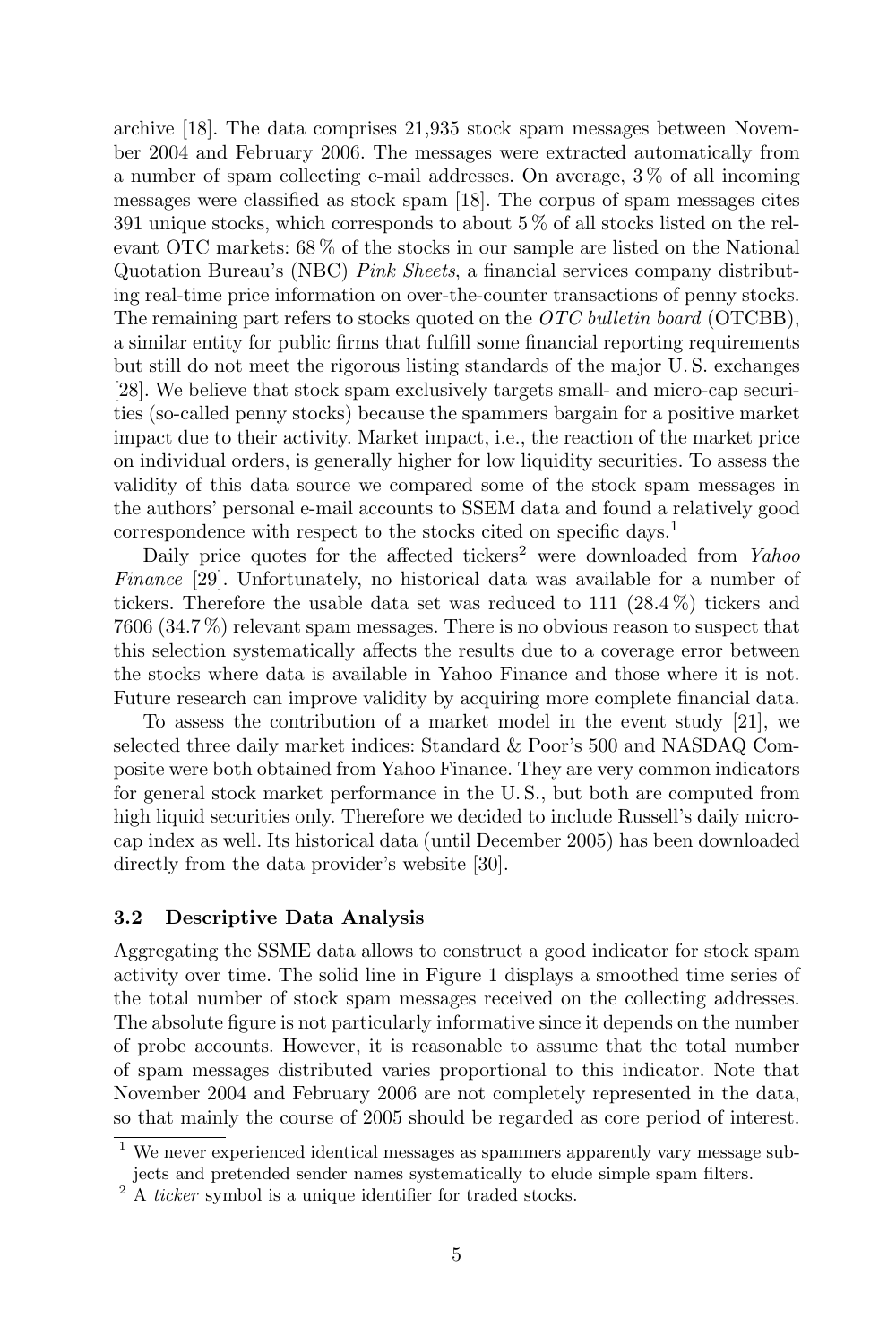

**Fig. 1.** Time series of total stock spam messages in the data set  $(n = 21, 935)$ . Joint graph of a) 30-day moving average of daily message arrivals (solid line), b) 30-day moving average number of different tickers cited in one day's total spam (dashed line), and c) cumulative number of affected companies over time (dotted line). All series are scaled to a unit interval. Only a small subset of these events is included in the multivariate analysis.

We are not aware of examples where more than one ticker is mentioned per spam message, but for the majority of days the data contains references to a number of different tickers in separate messages. Therefore the dashed line shows the development of the number of unique ticker symbols being cited in the total stock spam of each day. It would be too far-fetched to interpret this as a sign of competition between spammers, but it is also difficult to imagine how this "diversity" could be planned to support one single spammer's strategy. Imagine it were a sign of competition, then we could interpret the dynamics between number of unique tickets and the number of messages as a decline in competition from August 2005 onwards. In other words, spammers concentrate again on fewer tickers per day after they drove the number up to 14 in August 2005 (here the absolute numbers make sense if we believe that the data does not systematically miss large parts of stock spam traffic).

The dotted line in Figure 1 shows the cumulative number of tickers being cited in stock spam from the beginning of the data set. It tells us that constantly new firms become victims of stock spammers. At the same time, some stocks remain targets of spam attacks for quite a long time and thus accumulate an impressive number of messages distributed over up to 77 event days. See Tables 6 and 7 in the appendix for a ranking of the most seriously hit tickers by number of events and total messages, respectively.

Figure 2 breaks the message arrival further down by weekdays and daytime. It is clearly visible that the large majority of messages arrives on working days,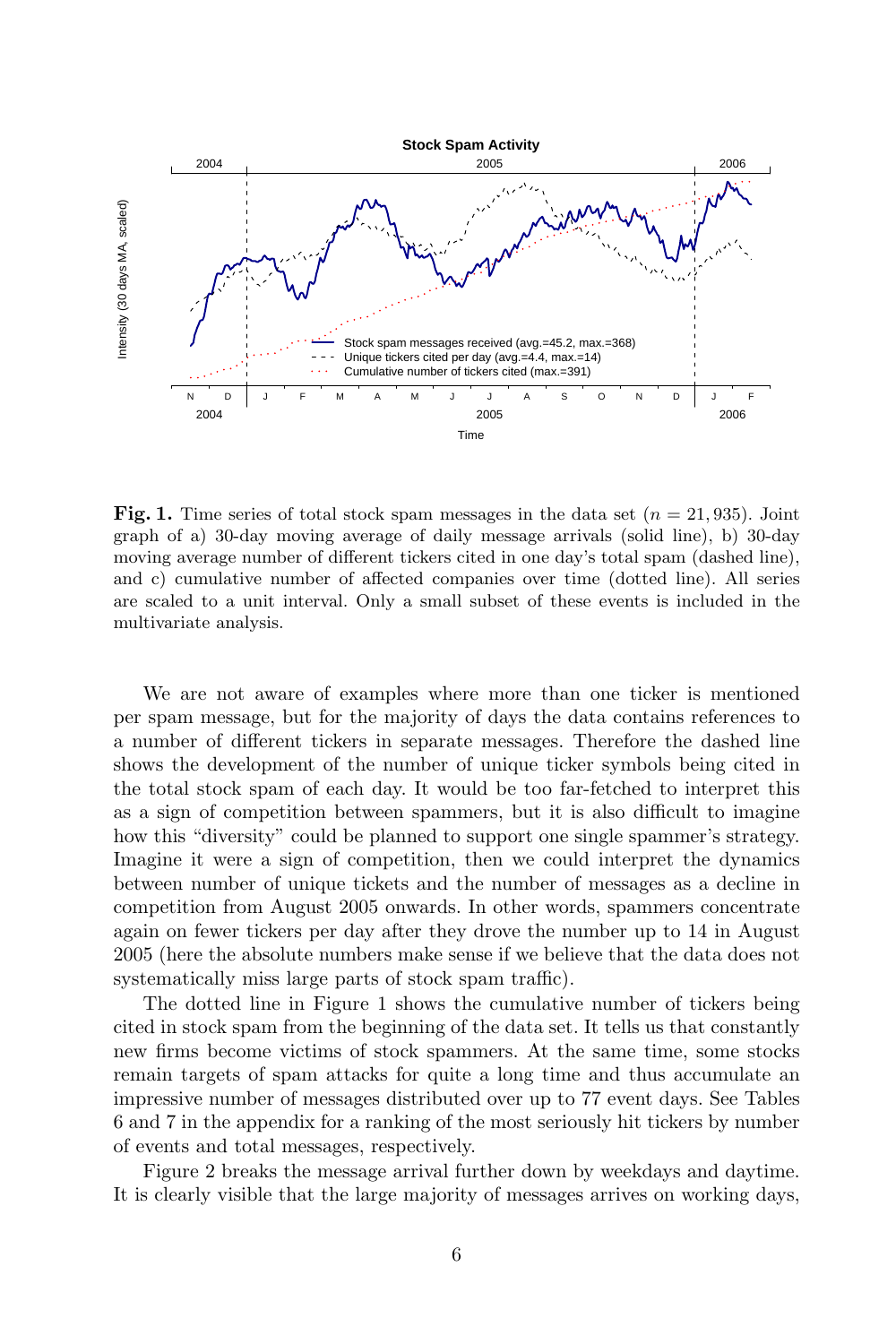

Fig. 2. Distribution of stock spam message arrivals across weekdays (left) and the course of a day (right, U. S. eastern time). Spamers apparently avoid weekends but do not bother a lot about market hours. In the analysis, messages received after the close of the market are counted as events on the following business day (effective day).

although Sunday afternoon arrivals (after 4:00 p.m.) were already counted to the Monday numbers. This is due to the processing logic that assigns message arrivals to business days, which is automatically performed at the data collection stage: as the Pink Sheets and OTCBB follow regular market hours, from 9:30 a.m. to 4:00 p.m. US eastern time [31], all messages received after the market had been closed were moved to the next business day. Therefore the effective day in our study does not necessarily match the actual calendar day of message arrival. In case of weekends and business holidays, we additionally shift the effective arrival time by 24 hours (but not more than three times in a row).

Unless otherwise stated, we will further use the term *event* to express the arrival of one or more messages citing a particular ticker on a specific (effective) day. By contrast, we use the term *quantity* in those parts of the analysis where the actual number of messages per day citing the same stock is a relevant measure.

### 3.3 Effects on Traded Volume

If stock spam actually has an influence on the markets then it should most easily be seen in the trading activity. Stock spammers exclusively target penny stocks, presumably because the market impact of individual transactions is particularly high for securities with low liquidity. In most cases, the liquidity is so low that there are business days where a penny stock is not traded at all. Therefore, the simplest way to test the impact of stock spam is a cross-tabulation of trade activity and spam arrival, as shown in Table 2. In fact, we see a positive relationship which is also statistically significant using Pearson's  $\chi^2$  statistic for contingency tables.

Though its message is very clear, this test is certainly too simple to provide sound evidence for a positive relationship, because a number of possible third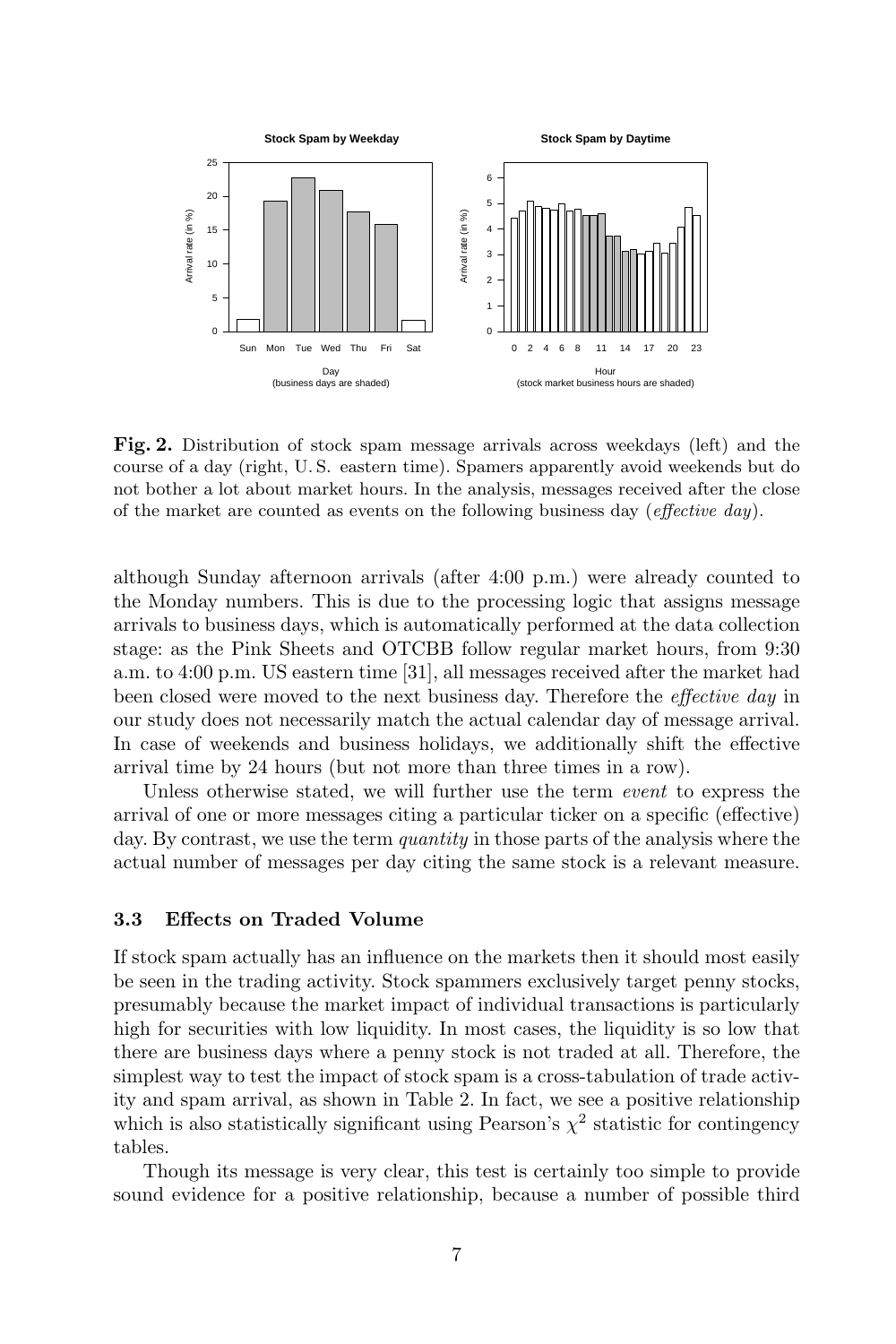|                               | Stock spam received |           |  |  |
|-------------------------------|---------------------|-----------|--|--|
| Trade volume                  | No                  | Yes       |  |  |
| $= 0$                         | $15.8\%$            | $2.7\%$   |  |  |
| > 0                           | 84.2 %              | 97.3 %    |  |  |
|                               | 100.0 %             | 100.0 %   |  |  |
|                               | $(n=32261)$         | $(n=547)$ |  |  |
| $\chi^2(1) = 68.5, p < 0.001$ |                     |           |  |  |

Table 2. Effect of spam arrival on trade activity (per business day)

variables are not controlled for. Hence, we turn away from the binary response case (trade / no trade) to a quantitative evaluation of the impact of spam arrival on the traded volume. The graphs in Figure 3 visualize the differences in average volume per stock on a linear (left) and log (right) scale. All 111 stocks in the sample are sorted by their average volume at normal days. The large range of average volumes illustrates the heterogeneous composition of our sample.

Form visual inspection one might already assume a tiny positive influence of stock spam in both graphs. Multivariate regression models are the right tool to quantify this relationship and test the hypothesis on data. Due to the varying daily turnover between stocks, we opt for a multiplicative model formulation, where the average volume on days with spam arrival can be expressed as a product of the individual stock's average volume on normal days times a "spam impact factor"  $\alpha$ . As a result, however, we have to exclude cases without trade since any volume increment above zero would result in infinitely high factors  $\alpha$ and thus render the regression problem intractable or yield misleading results as artifacts of possible correction measures (such as replacing zeros by very small nonzero values). This is our baseline model M1:

$$
v_{t,i} = v_0 \cdot e^{\zeta_i} \cdot w_{(t)} \cdot \beta_0^{\lambda_t} \cdot \alpha^{\delta_1(x_{t,i})}
$$
\n
$$
\tag{1}
$$

In our notation,  $v_{t,i}$  is the (strictly positive) trade volume of stock i at day t.  $v_0$  is the average volume, and  $\zeta_i$  is a stock-specific scaling factor for the overall volume, where we assume  $\zeta_i \sim N(0, \sigma_{\zeta}^2)$ .  $\zeta_i$  actually models the heterogeneity between stocks.<sup>3</sup> To control for possible influences of time, we include  $w_{(t)}$ , a vector of four coefficients to capture variations in volume between days of the week, and  $\lambda_t$ , a rational scaled time variable ranging between 0 and 1 from the first day to the last day of the sample period (478 days in total). Function  $\delta_1(\cdot)$ converts the absolute number of spam messages  $x_{t,i}$  received at day t and citing

<sup>3</sup> Readers who deem the normality assumption in the random-effects model as too strong should note that we have tested alternative models with 111 fixed effects, one per stock. The estimates for  $log(\alpha)$  tallied up to 2 digits behind the decimal point.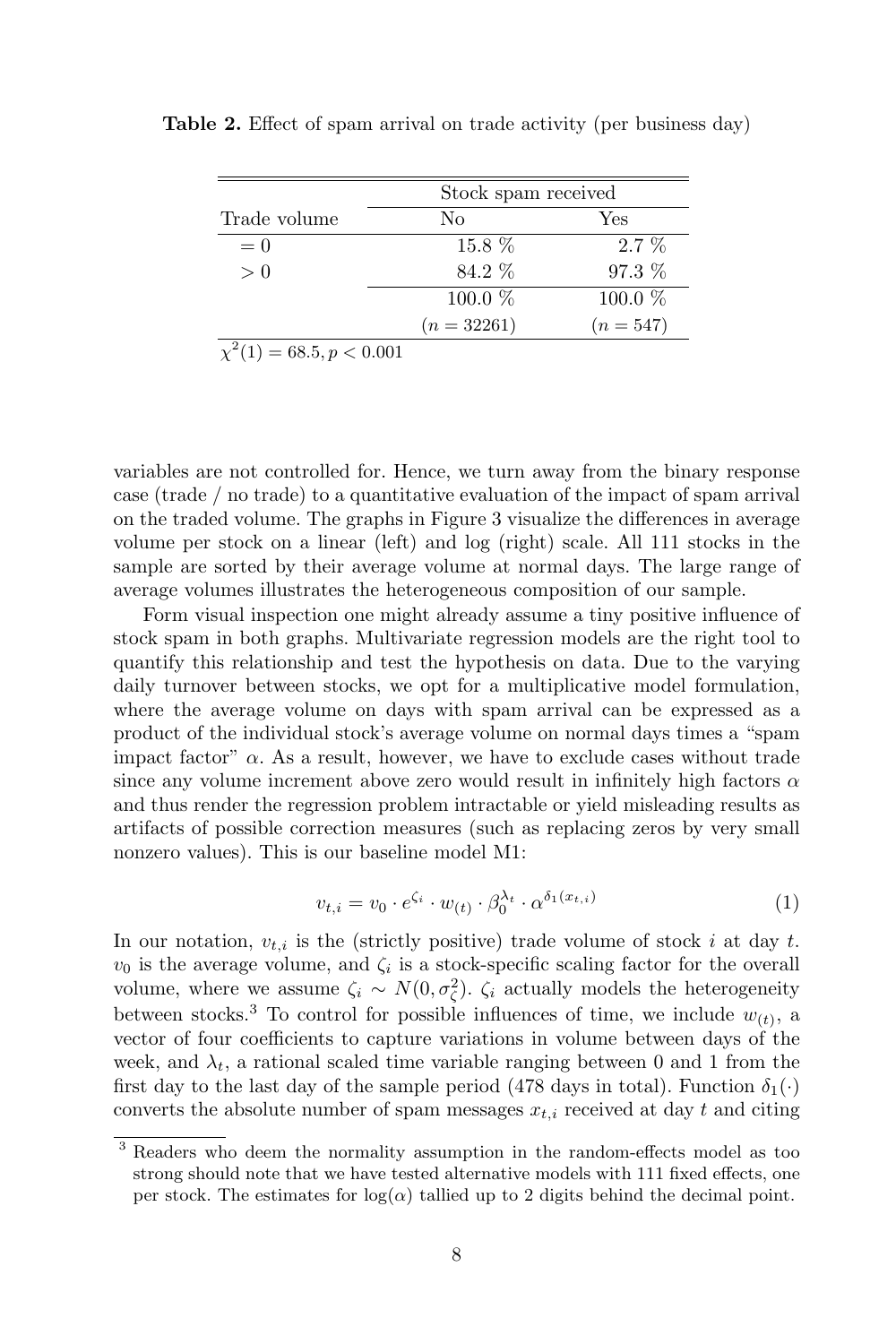

Fig. 3. Visual analysis of average daily trading volume per stock on normal days (smooth line with cross markers) and event days with at least one stock spam message received (buzzing points) both on linear (left) and log (right) scale. Differences are plotted as dashed lines.

stock i to a binary dummy variable:

$$
\delta_1(x) = \begin{cases} 1 \text{ if } x > 0 \\ 0 \text{ otherwise} \end{cases}
$$
 (2)

Log-linearization of Eq. 1 yields a linear regression model with random effects term that can be fitted to data using restricted log-likelihood maximization (REML) to estimate the spam impact on volume as parameter  $\alpha$  [32].

$$
\log v_{t,i} = \log v_0 + \zeta_i + \log w_{(t)} + \log \beta_0 \cdot \lambda_t + \log \alpha \cdot \delta_1(x_{t,i}) + \epsilon_{t,i} \tag{3}
$$

The estimated coefficients are reported in column M1 of Table 8 in the appendix. As  $\log(\alpha)$  is positive and highly significant, we found evidence for the presence of a relationship between spam events and the amount of stocks traded. As to the controls, there is only negligible influence from weekdays (all  $w_{(t)}$  do not significantly differ from zero) and we capture a positive linear trend in the traded volume of our sample of stocks  $(\beta_0 > 0)$ , which might be a concomitant of the upswing position in the business cycle.

The actual value of  $\alpha$  allows us to compute the average change in volume of a stock on days with message arrival compared to normal days, where the ticker has not been cited in stock spam. As displayed in Table 3, the impact is quite high: spam events make volume more than triple.

However, this relationship does not yet support the conclusion that the additional volume is actually caused by the recipients of stock spam messages. It is also possible that the senders commit large parts of the transactions through buying stocks before spamming and selling (at a higher price if the business work) after the market has reacted. Moreover, the relationship could also stem from an inverse causality, namely when the spammer pursues a strategy to select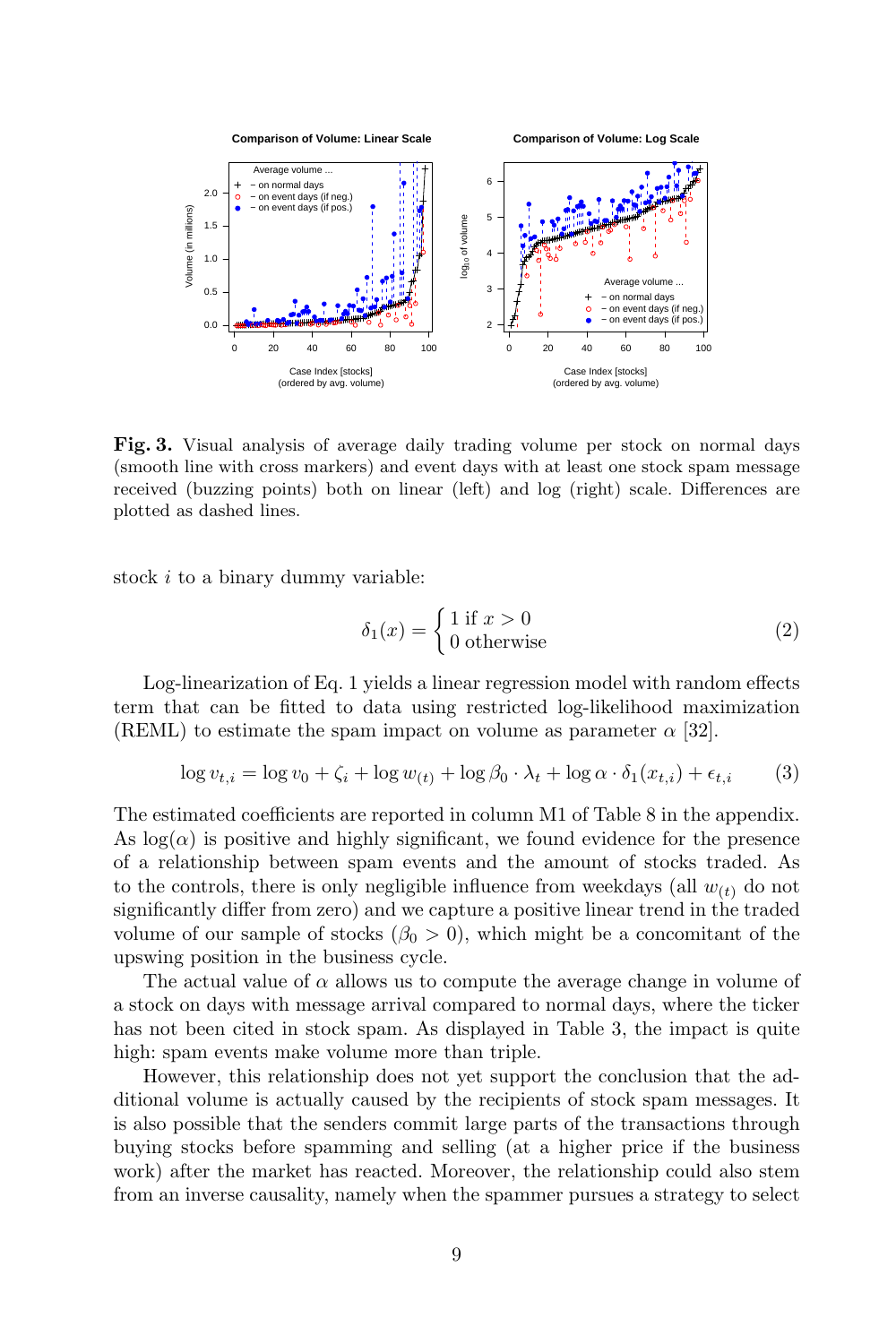|                               | Avg. volume | $95\%$              |        |
|-------------------------------|-------------|---------------------|--------|
|                               | reaction on | confidence          | No. of |
| Model                         | spam event  | interval            | events |
| All spam events               | $+215.2\%$  | $176.2 - 259.7\%$   | 532    |
| Spam before market hours only | $+154.1\%$  | $107.9 - 210.6\,\%$ | 222    |

Table 3. Effect of spam arrival on trading volume

particularly those stocks as targets that show exceptionally high volumes.<sup>4</sup> To exclude at least this last hypothesis of inverse causality, we re-estimated model M1 on a sub-sample by dropping all events where messages have been received during market hours. Hence, the spammer could not have had known the volume at the time the message was sent. The results, as reported in the second row of Table 3, indicate a somewhat lower but still big and highly significant effect. Note that some reduction is expected since now about half of the spam days' high volumes account to the average of normal days. Consequently, the constant term of M2 is slightly higher than for M1 (see Table 8 in the appendix). We conclude that spammers probably do not select their targets by reacting to high volumes at the same day, and continue our analyses with the full set of events.

In model M3, we further relax the assumption that a spam event is a binary state and estimate the relationship between the message quantity, in terms of messages received per day, and trading activity. In absence of a reasonable prior for the functional form for the relationship we group the outcomes of cumulative spam arrival  $x_{t,i}$  into 8 disjoint bins with approximately equal frequency. Quadratically increasing bin breaks turned out to achieve this goal very well. The model equation is a direct generalization of model M1, replacing one single  $\alpha$  by a vector  $\alpha_k$  with one element per (nonzero) bin:

$$
v_{t,i} = v_0 \cdot e^{\zeta_i} \cdot w_{(t)} \cdot \beta_0^{\lambda_t} \cdot \prod_k \alpha_k^{\delta_2(x_{t,i},k)}
$$
\n
$$
\tag{4}
$$

$$
\log v_{t,i} = \log v_0 + \zeta_i + \log w_{(t)} + \log \beta_0 \cdot \lambda_t + \sum_k \log \alpha_k \cdot \delta_2(x_{t,i}, k) \tag{5}
$$

Function  $\delta_2(\cdot, \cdot)$  maps the actual number of spam messages  $x_{t,i}$  citing ticker i at day t to one of 7 disjoint intervals  $\{1, 2, [3, 4], [5, 8], [9, 16], [17, 32], [33, +\infty] \}$ . Its value is 1 if interval selector k matches the interval of  $x_{t,i}$  and 0 otherwise. The estimated coefficients  $\alpha_k$  are all positive and highly significant, whereas their absolute value grows – as expected – with the number of messages received. Therefore our positive results in the previous tests are certainly not artifacts

<sup>&</sup>lt;sup>4</sup> It is quite likely that spammers do use market information when selecting their targets, since the majority of messages cites current quotes. If the access to realtime data is once in place it can easily be used for additional purposes.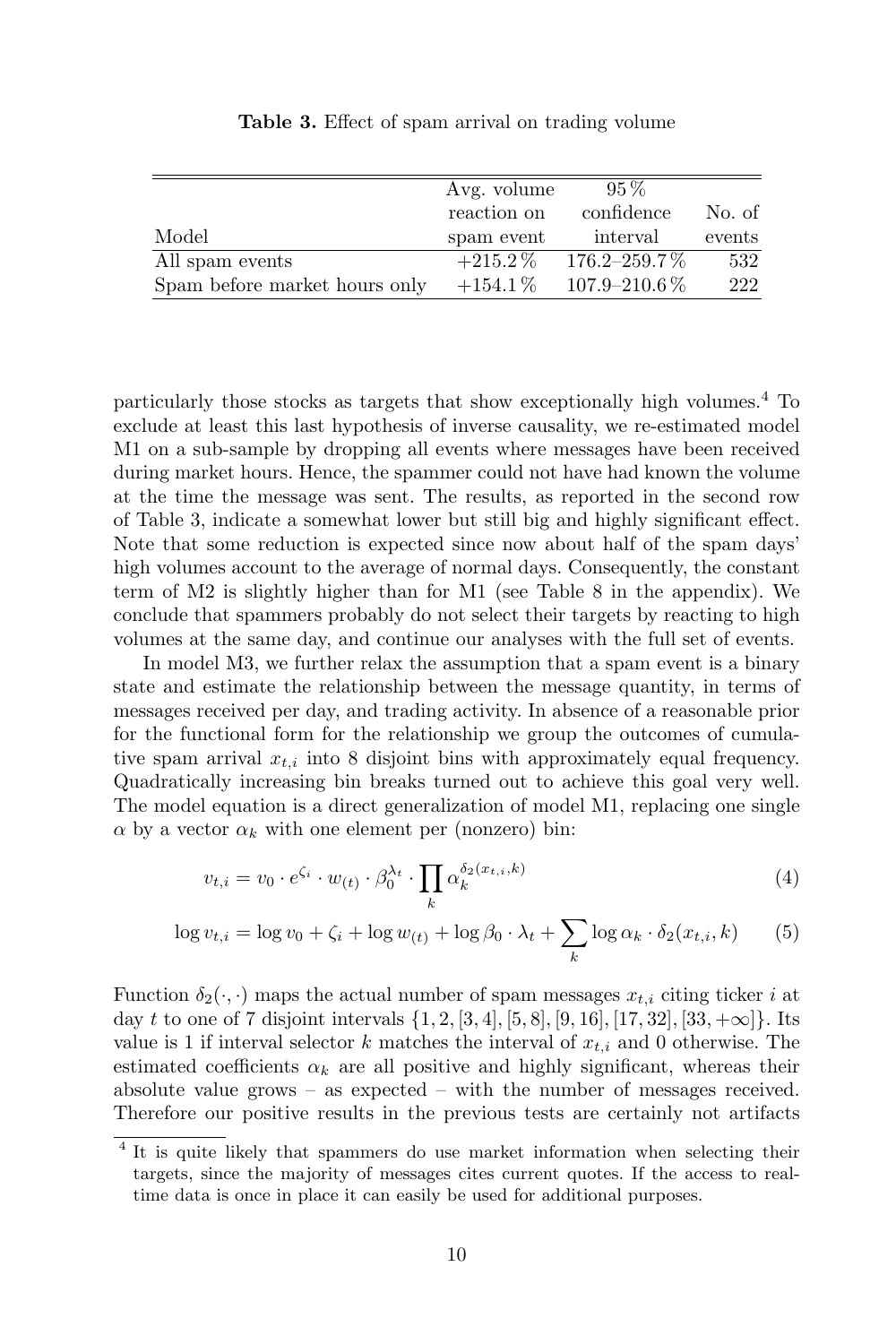**More Means More**



Fig. 4. Effect of the quantity of received messages on traded volume per business day as given by the coefficients  $\alpha_k$  of model M3. Categories on the x-axis are quadratically increasing bins. A clearly linear relationship between volume reaction and bin index suggests the existence of diminishing marginal response of additional spam dissemination. Figures in brackets denote number of cases in each bin.

of singular cases with extremely high penetration of spam messages (up to 118 citing the same ticker on a single day). Moreover, a graphical analysis of the estimated impact factors by bins reveals a good linear relationship between bin number and impact (see Figure 4). As bin widths grow quadratically, we find that the spammer faces diminishing marginal "utility" from additional messages. Further developing this admittedly somewhat crazy line of thought, one could come up with an "optimal spam amount" and – assuming that spammers act rationally and operate at that point – eventually infer their implied cost of sending a message (see [5] and [12] for alternative ways to estimate the cost to send spam).

To complete the analysis of effects on volume, we look at the development of effect strength over time. Therefore we specify model M4 as

$$
v_{t,i} = v_0 \cdot w_{(t)} \cdot e^{\zeta_i} \cdot \beta_0^{\lambda_t} \cdot (\alpha \beta_1^{\lambda_t})^{\delta_1(x_{t,i})} \quad . \tag{6}
$$

The parameters of M4 were estimated from a log-linearized form of Eq. 6, yielding a model with interaction term. The results show positive values for both  $\beta_0$  and  $\beta_1$ , whereas only  $\beta_0$  is statistically significant (see Table 8 in the appendix). This means that the average traded volume of stocks in the sample grew over time, but the effect of stock spam on volume has remained constant (with a slight tendency to the upside). Hence, there is no sign in the data that the "stock spam trick" is wearing out over time.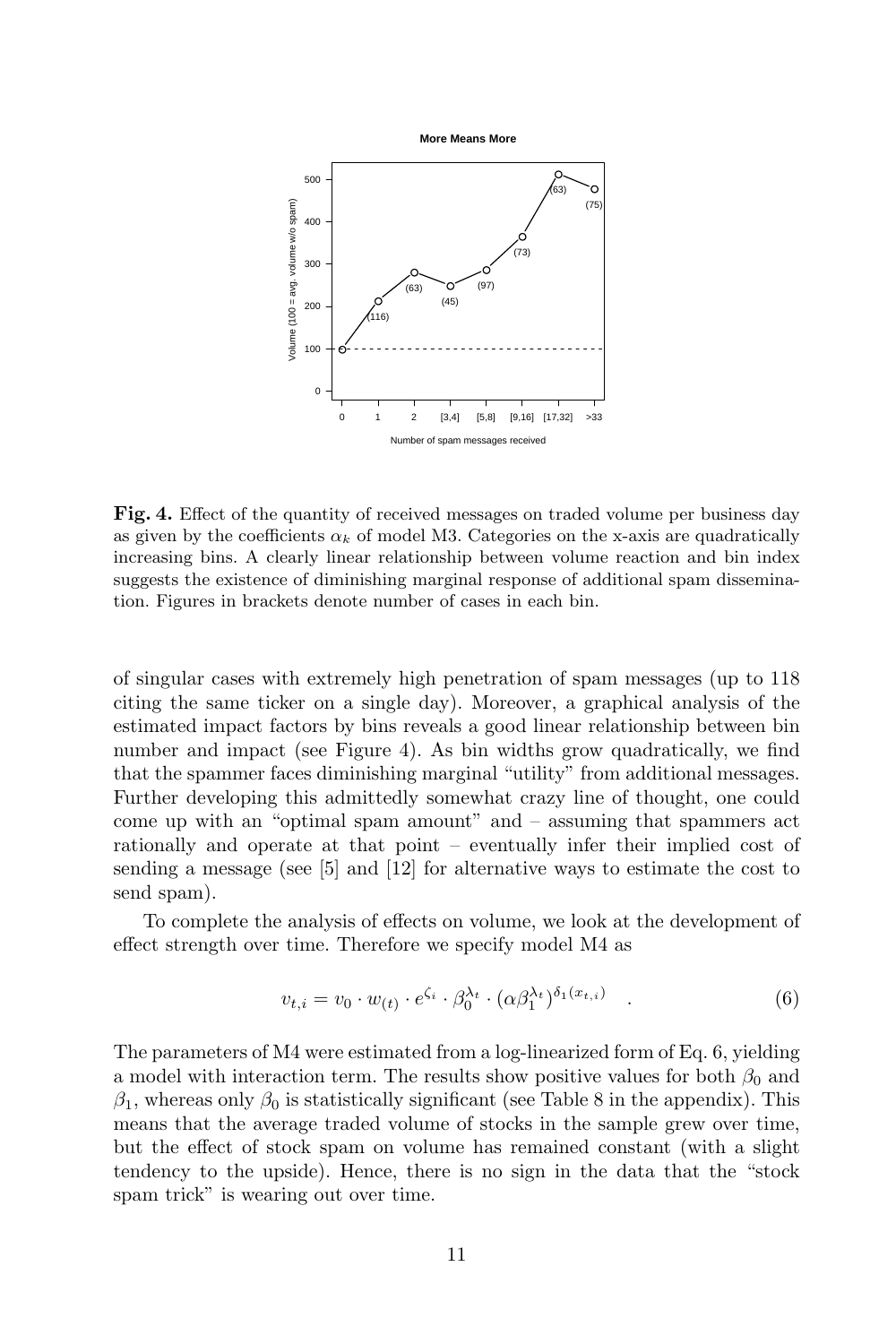|                                                                         | Stock spam received |             |  |  |
|-------------------------------------------------------------------------|---------------------|-------------|--|--|
| Intra-day movement                                                      | No                  | Yes         |  |  |
| Open > Close                                                            | 27.8 %              | 51.9 %      |  |  |
| $Open = Close$                                                          | 47.1 %              | 24.3 %      |  |  |
| Open <close< td=""><td><math>25.1\%</math></td><td>23.8 %</td></close<> | $25.1\%$            | 23.8 %      |  |  |
|                                                                         | $100.0\%$           | 100.0 %     |  |  |
|                                                                         | $(n = 32261)$       | $(n = 547)$ |  |  |

Table 4. Effect of spam arrival on intra-day stock price development

 $\chi^2(2) = 171.5, p < 0.001$ 

#### 3.4 Effects on Market Valuation

To start with a simple (and naïve) way to assess the effect of stock spam on market valuation of cited stocks, we tabulate the intra-day price development for days with and without spam arrival (Table 4). We find a significant relationship, which again shows that spam actually influences trading activity: the large share of equal open and close prices on days *without* spam reduces by about  $50\%$  for days with spam messages. Moreover, the probability mass moves to the cases where the open price is higher than the close price, i.e., where the respective stock looses value. However, considering this analysis as evidence for negative impact in general would be premature for three reasons: First, the tabulation approach solely regards the sign and does not take into account the absolute value of profits and losses. If losses are frequent but systematically smaller than (less frequent) profits then the average outcome could still be positive. Second, the tabulation includes all spam events (defined as days with nonzero spam arrival rate) irrespectively of possible arrivals in the past. The interactions of effects from subsequent events can be very complex and may bias the result. The third concern addresses the fact that the medium-term price development is completely disregarded in this analysis. If a stock price has declined for several consecutive days then even a relatively smaller, but still negative, development at the event day should be regarded as a positive effect of spam arrival, and vice versa.

#### 3.4.1 Event Study Methodology

Event study analysis is a technique borrowed from finance research that allows to compensate for the above mentioned shortcomings (for an overview see [21]). The method defines the notion of *abnormal returns*  $AR_{t,i}$ , that is the difference between the actual daily return  $R_{t,i}$  of stock i and its most normal returns, i.e., the most likely returns if the event would not have happened  $E(R_{t,i}|\theta_i)$ ,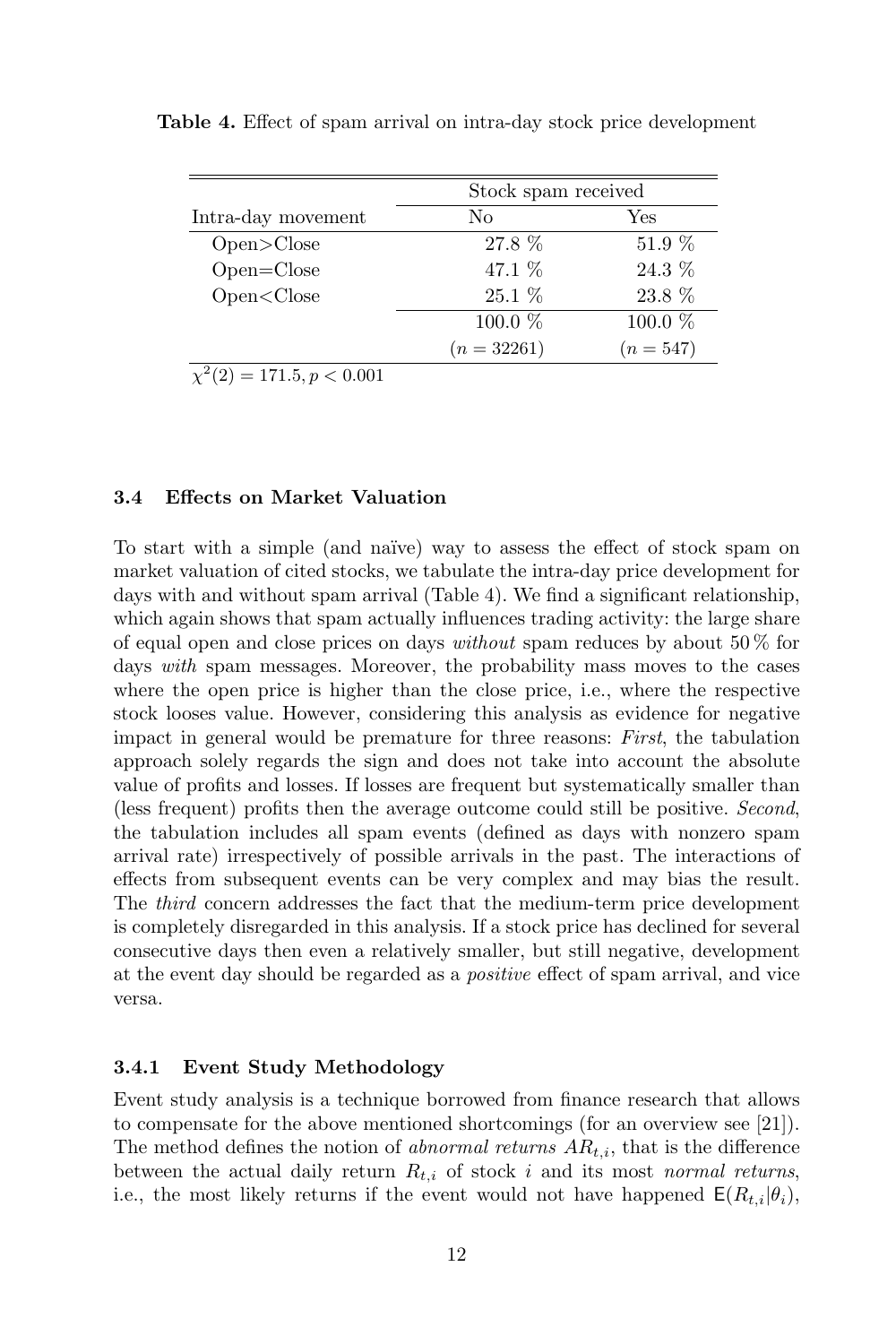conditional to a specific prediction model with parameters  $\theta_i$ :

$$
AR_{t,i} = R_{t,i} - \mathsf{E}(R_{t,i}|\theta_i)
$$
\n<sup>(7)</sup>

Daily return  $R_{t,i}$  are computed from daily adjusted close prices  $P_{t,i}$  as follows:

$$
R_{t,i} = \frac{P_{t,i} - P_{t-1,i}}{P_{t-1,i}} = \frac{P_{t,i}}{P_{t-1,i}} - 1
$$
\n(8)

Consequently, *cumulative abnormal returns*  $(CAR_{t,i})$  are defined as the sum of abnormal returns of a number of subsequent days after an event at time  $t_0$ .

$$
CAR_{t,i} = \sum_{\tau=t_0}^{t} AR_{\tau,i}
$$
\n(9)

The crux of the method lies in the choice of a good prediction model to obtain the most likely returns. In [21], MacKinlay discusses constant mean return models, market models, "other statistical models", and economic models as possible options. All models have in common that their parameters  $\theta$  are estimated from the stock price development in a time period of size  $\Delta t_{est}$  before the event had been observed. This period is called estimation window in contrast to the event window of size  $\Delta t_{\rm evt}$  starting at the event day  $t_0$ . An optional gap between the estimation window and the event window can be used to account for possible inaccuracies of event times in the data. See Figure 5 for an illustration of the different time periods in our event study.

Fig. 5. Time line of the event study



We have investigated the prospect to use a market model as predictor. Models of this type predict the expected return conditional to the general market development as measured by a (weighted) index of the stocks under study, or by a common stock market index. The advantage in explanatory power of a market model over the simple constant return model, however, strongly depends on the correlation of individual stocks with the market index or between pairwise stocks in the sample. Therefore we computed the correlation of returns from each stock in the sample to the returns of three popular indices (S&P 500, NASDAQ Composite, and Russell's specific micro-captial index). The distribution of correlation coefficients is depicted as violin plot in Figure 6 using a kernel density smoother.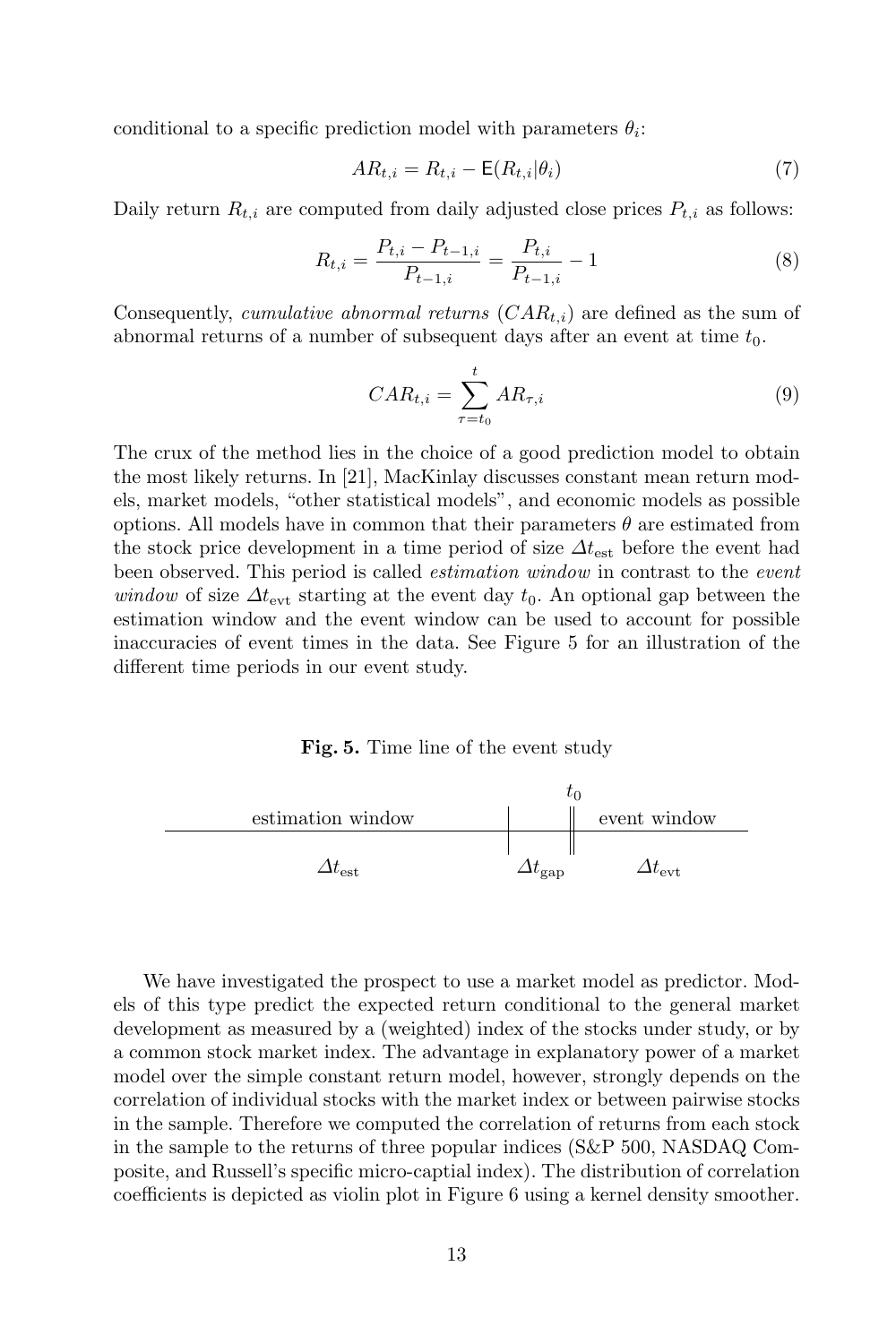



Fig. 6. Violin plot of the density of pairwise correlation coefficients between daily returns of penny stocks in the sample and returns of common market indices (left 3 violins) and other stocks in the sample (rightmost violin). The respective median correlation coefficient is indicated as horizontal bar.

As can be seen from both the distributions and the indicated median correlation coefficients, none of the indices has sufficient explanatory power to make a prediction of returns for the penny stocks in our sample more reliable. This finding is consistent with prior comparisons of (asset-weighted) returns from OTC markets with leading indices [28]. The even lower correlation coefficients between pairs of stocks in the sample thwart any attempt to construct a prediction model from our own sample-specific index. As a result, we employ the constant mean return model for our analysis, where the normal returns are expected to follow the linear trend observed in the estimation window.

$$
\mathsf{E}(R_{t,i}|\theta_i) = \theta_i = \frac{1}{\Delta t_{\text{est}}} \sum_{\tau=0}^{\Delta t_{\text{est}}} R_{\tau,i}
$$
\n(10)

Although the constant mean return model is the simplest option, finance scholars report that it often yields results similar to those of more sophisticated models [33, 21].

However, the small correlation between returns of stocks in our sample has also a positive aspect for our study: it reduces the risk of intractable interaction effects between overlapping event windows for different stocks, a problem that has been identified in other event studies before and which is usually referred to as "clustering" [21]. Though we do not expect large influences from concurring spam messages citing *different* stocks, we surely must carefully exclude possible influences from subsequent spam events targeting the same stock. Otherwise abnormal price developments from previous events could adversely affect the model calibration in the estimation window and, even worse, overlay the dynamics in the event window if multiple events occur in quick succession. Therefore we de-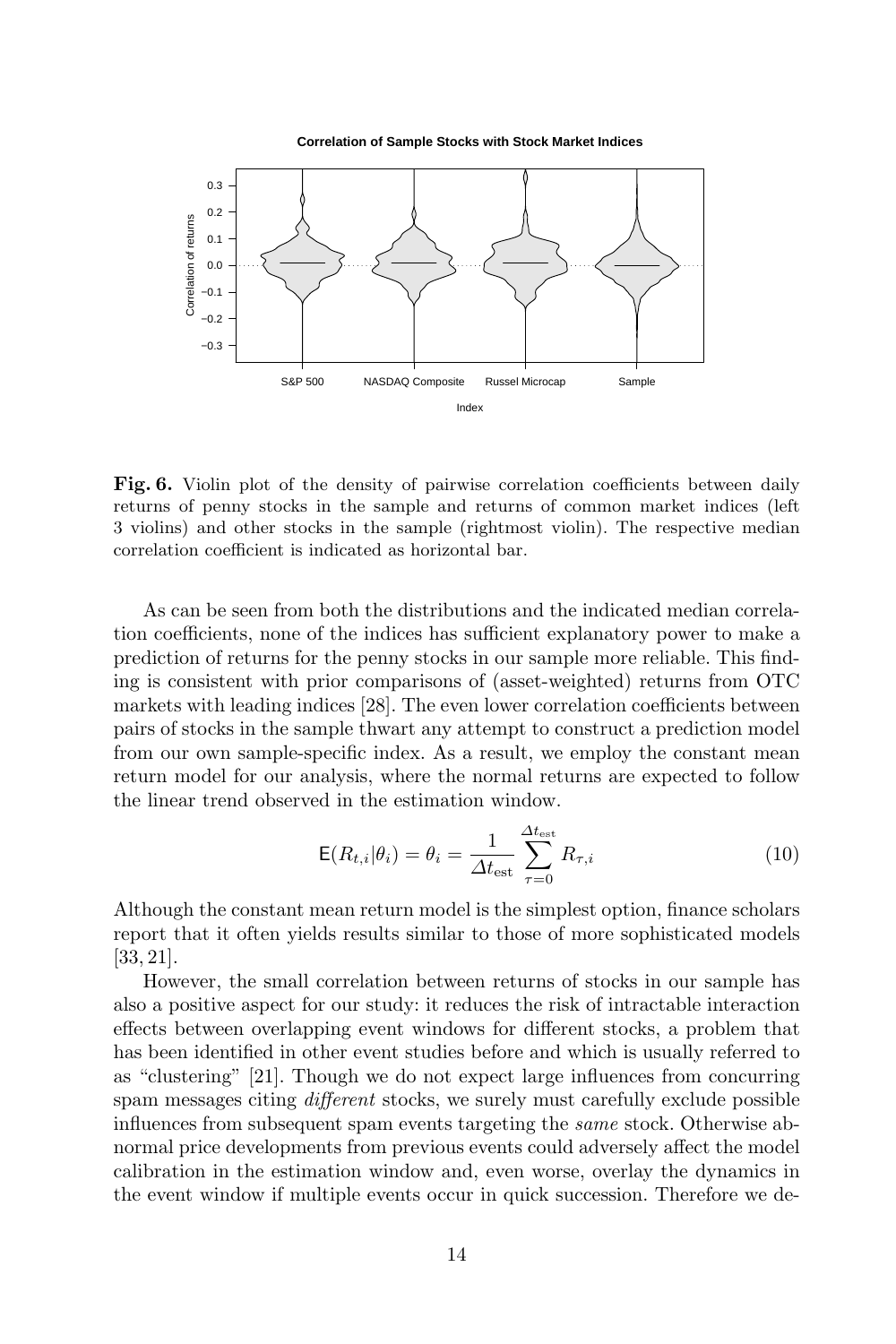|                | Aggregated      | $95\,\%$       | Aggregated      | $95\%$         |
|----------------|-----------------|----------------|-----------------|----------------|
|                | daily           | confidence     | cumulative      | confidence     |
| Day            | abnormal return | interval       | abnormal return | interval       |
| $\Omega$       | $+1.7\%$        | $[+1.5, +2.0]$ | $+1.7\%$        | $[+1.5, +2.0]$ |
|                | $-0.9\,\%$      | $[-1.1, -0.6]$ | $+0.9\%$        | $[-0.5, +1.2]$ |
| $\overline{2}$ | $+0.9\%$        | $[-0.6, +1.1]$ | $+1.2\%$        | $[-0.8, +1.7]$ |
| 3              | $-1.1\%$        | $[-1.3, -0.8]$ | $+0.2\%$        | $[-0.3, +0.7]$ |
|                | $-0.9\%$        | $[-1.2, -0.6]$ | $-0.7\%$        | $[-1.3, -0.1]$ |

Table 5. Effect of stock spam on market valuation of cited firms

Constant mean return model on final sample of 152 events for 93 unique stocks.

fine a penalty period  $\Delta t_{\text{pen}}$ . All events of the same stock with distance less or equal  $\Delta t_{\text{pen}}$  are excluded from the analysis (but still act as penalizing entities for subsequent events).

Our analysis was conducted with the following settings: the size of the estimation window was fixed to  $\Delta t_{\rm est} = 30$  business days. An event was excluded if less than two thirds of the required observations were available. We further set  $\Delta t_{\rm gap} = 3$  business days and  $\Delta t_{\rm pen} = 10$  calendar days (the rationale here was that the recognition of spam messages fades regardless of whether the market was opened or closed). This decision dropped 374 events, keeping a total number of 152 (note that multiple message arrivals citing the same ticker at the same day count as one event only). After computing the abnormal returns and cumulative abnormal returns for each event along an event window of size  $\Delta t_{\rm evt} = 5$ , four more events were excluded as outliers because their  $AR$  values for day  $t_0$  were outside five times the  $10-90\%$  percentile of the distribution.<sup>5</sup>

As a sort of robustness check, we tried different alternative settings, which caused the results to change somewhat, but the main effect never disappeared except when the exclusion of subsequent events is completely omitted. Longer estimation windows do reduce the standard errors of the estimates (using the asymptotic distributions as described in [21]) but do not change the general results. At the same time, the number of events decreases because some of the time series for price quotes do not date back long enough before the first relevant events in our sample. Unlike the approach in [21], the statistical hypothesis tests were computed as t-tests to better account for the uncertainty linked with a small number of events. All  $p$ -values reported are more critical than the respective results of the standard method (we verified this for all results). Both methods should concur in the limit case of infinitely many events.

<sup>&</sup>lt;sup>5</sup> 3 out of 4 outliers showed extremely high abnormal returns, hence excluding them supports the Null hypothesis and makes our method more prudent.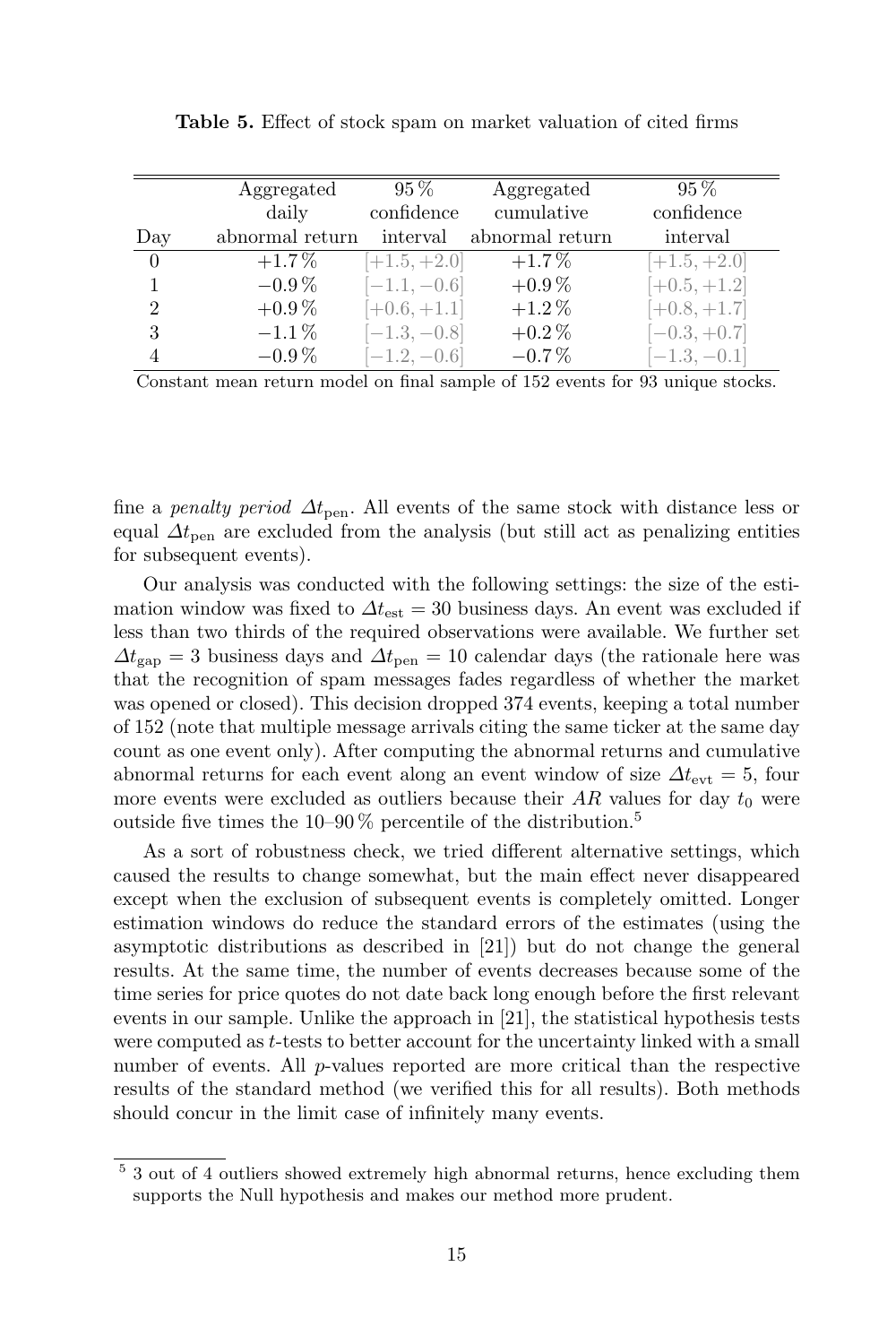#### 3.4.2 Results

The main results are summarized in Table 5.<sup>6</sup> We find a pattern of positive and significant abnormal returns for days  $t_0$  (the effective event day) and  $t_2$ , as well as significant negative abnormal returns for days  $t_1, t_3$ , and  $t_4$ . This is perhaps an artifact of the interleaved buy- and sell orders from na¨ıve victims (who believe in the message and buy), spammers (who sell after they deem the market reaction is on its maximum), and smart "victims" who jump on the bandwagon and try to buy early to sell soon and thus profit from the price hike as well. But the evidence for this interpretation is not very strong, though a similar pattern remains stable for different subsets of events and also for different settings of the key parameters (not reported here). Regarding the cumulative aggregated returns, the picture becomes much clearer. There exists a non-negligible positive bulge directly after the event that fades over time and finally turns negative on day  $t_4$  (all estimates except  $t_3$  being statistically significant).

The finding of positive abnormal returns is consistent with the presumption that stock spam is on average a profitable business model (for spammers). Otherwise the persistent presence of stock spam would cause a puzzle. However, this finding does not imply that more than  $50\%$  of the cases yield positive returns, nor that the average return is positive. Similar to the initial tabulation in Table 4, a sign test on the individual  $AR$  estimates (before aggregation but after applying the penalty rule) suggests the contrary: negative and positive abnormal returns occur almost equally frequent. However, the positive outcomes tend to be higher than the negative ones. But even positive abnormal returns do not always imply profits. If the stock is in a downward movement that temporarily looses pace due to spam events, then it is still difficult to make money in this situation. Let alone that spammers quite likely have to bear the transaction costs as well, which are completely disregarded in this study. (N.B. the volume analysis alone suggests that a collusion between market makers charging transaction costs and stock spammers would probably be profitable).

As in the analysis of volume, we have broken down the set of events into smaller subsets to shed more light in interesting subordinated research questions. Similar to model M2 in Section 3.3, we exclude all events triggered by messages that arrived after the market had opened. This allows us to rule out an alternative explanation for the results, namely that spammers deliberately select stocks after they have noticed an exceptional hike in its price. The result pattern of AR is very similar to the baseline model; its positive abnormal returns are even slightly higher, which yields more slowly decaying cumulative abnormal returns (see Table 9 in the appendix).

Another break-down has been conducted by liquidity. One might assume that lower liquidity implies higher market impact and thus more favorable (i.e., higher and more predictable) abnormal returns. This rationale also constitutes the common argument why stock spammers target penny stocks only. As we have no direct measure of liquidity in the data, we construct an indicator for liquidity by measuring the fraction of days where high and low prices are equal.

<sup>6</sup> For more details see Table 9 in the appendix.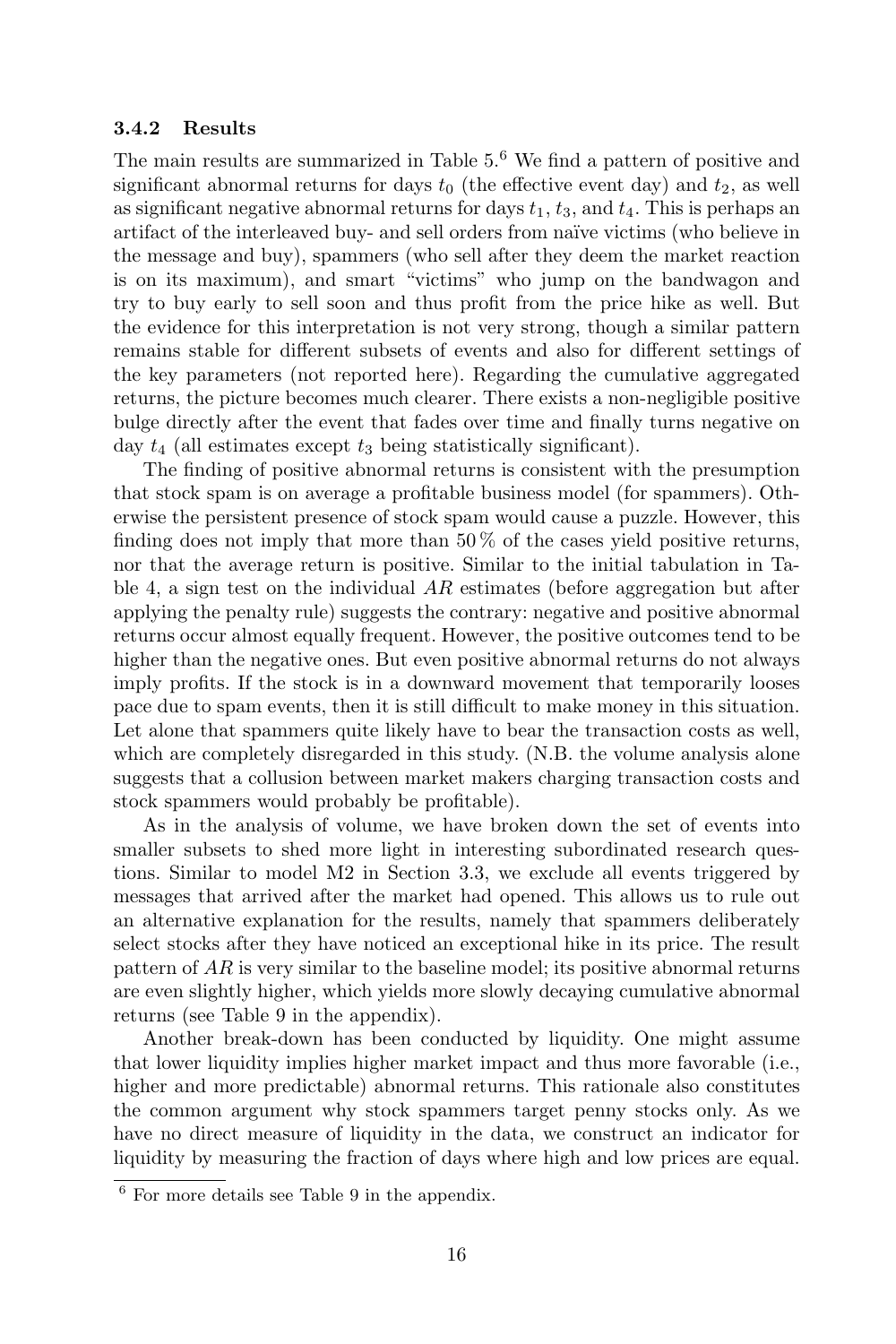**Stock Spam Hypes Market Valuation**



Fig. 7. Effect of the quantity of received messages on abnormal return. Bars indicate aggregated abnormal returns (AR) on single days; line markers show cumulative abnormal returns (CAR). Estimates based on 152 resp. 33 events.

We assume that on those days no transaction has taken place. Though this is only a rough measure – especially for penny stocks where the quantization to ticks may underestimate the actual number of days with transactions – we use this indicator to separate the lower  $(0-30\%)$  percentiles from the higher (70–  $100\%$ ) ones in the sample. Interestingly – and somewhat counter-intuitively – we find that stocks with higher liquidity yield higher and persistently positive cumulative abnormal returns, whereas stocks in the low liquidity group show on average smaller and statistically insignificant reactions at day  $t_0$ , which is quickly driven to the negative in the following days. Hence, the lower liquidity might cause stronger market reactions when spammers and speculators dump their stocks to realize short-term profits. It is up to further research to verify this finding with more appropriate indicators, and to finally decide whether the presumption is right or wrong (then, however, there must be other reasons why spammers usually do not target listed stocks).

We have also analyzed the data for possible aggregated effects of learning over time. Therefore we split the sample into two halves, with July 1st, 2005 marking the break. We observe clearly positive cumulative abnormal returns from the very first (event) day on in the second half only. In the first half, the abnormal return at the event day is not significant, and the measurable reaction is overwhelmingly negative. This result can well be an artifact of the general market conditions, which we did not control for. But it is also possible that traders among the spam recipients made the experience that reacting to stock spam is profitable for them as well, which causes them to jump on the bandwagon and support the self-fulfilling prophecy even further. This interpretation is also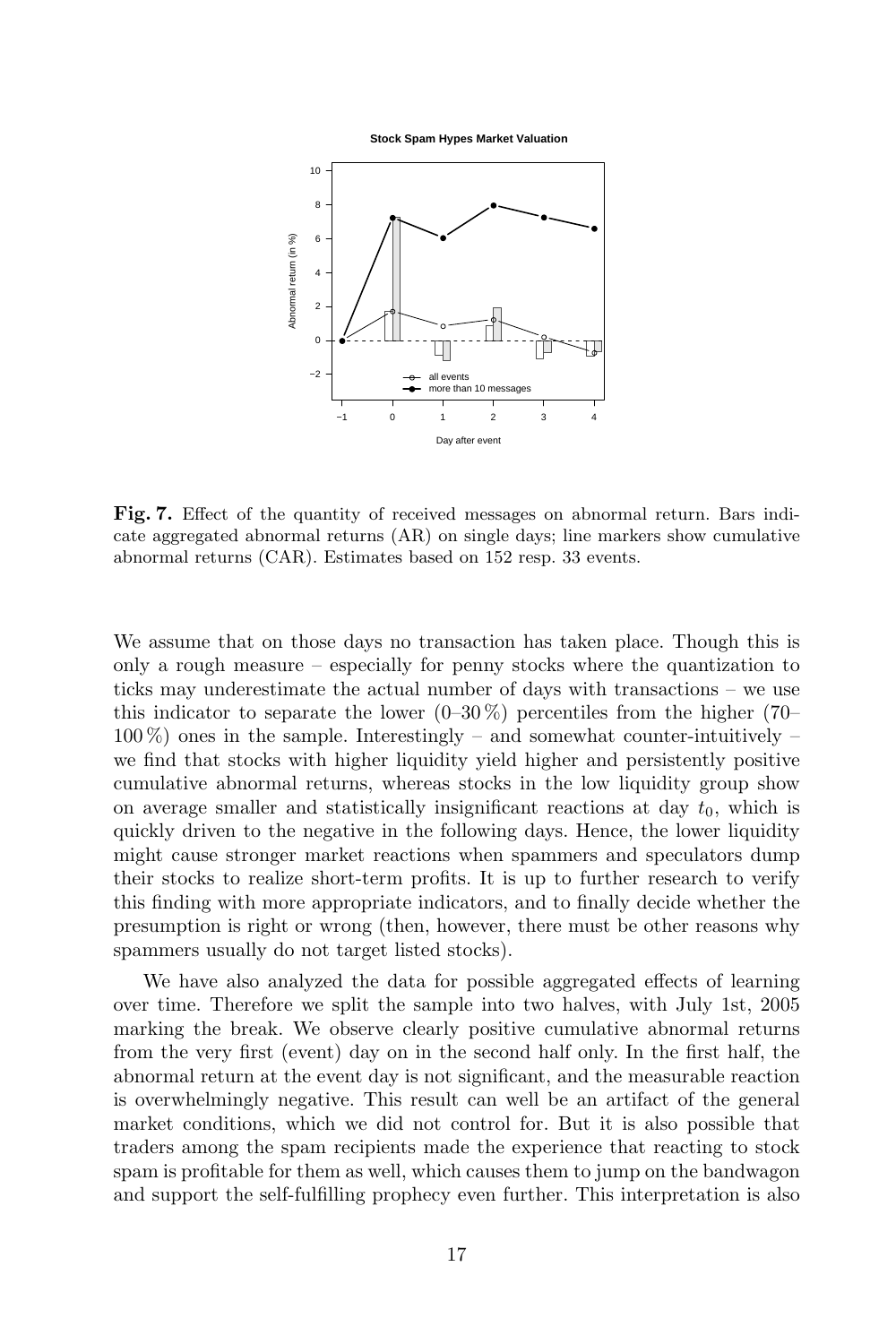consistent with the positive (albeit not significant) interaction term for the effect on volume over time in model M4 (Table 8).

Finally we looked at the influence of message quantity by calculating the abnormal returns for the subset of events with more than 10 messages per day (citing the same ticker). Here it is clearly visible that more messages drive the abnormal return further to the positive. A visual comparison of the cumulative abnormal returns of the baseline model and the subset with high message quantity is depicted in Figure 7. This is again consistent with our findings on quantity and traded volume.

# 4 Conclusion

## 4.1 Discussion

Among all classes of unsolicited bulk e-mail, stock spam has the particular property that reactions can be observed indirectly from publicly available stock price quotes. Our study makes use of this feature and finds evidence that spam message campaigns on average go along with a) an increase in trading activity of the cited stock, and b) positive cumulative abnormal returns shortly after the messages have been distributed. Hence, we conclude that the business model for stock spam actually works. The dynamics in traded volume and prices can be attributed to the sum of actions from at least three groups of individuals:

- 1. spammers, who trade the stock to capitalize profits from their campaign,
- 2. naïve recipients, who believe in the pretended investment advises, and
- 3. smart recipients, who try to participate in price hikes triggered by spammers.

With the given data we cannot disentangle the contributions from each channel. Especially the third group (smart recipients) are interesting from a theoretical point of view, since they build a link to research on herd behaviour in financial markets [34, 35]. In addition, a game-theoretic framework suggests that spammers take the role of the third party in coordination games [36], and information from spam messages creates focal points that guide investors to a social equilibrium strategy.

However, it is important to note that our study completely disregards longterm effects of stock spam. Therefore possible permanent negative consequences for micro-cap companies do not show up in this analysis at all.<sup>7</sup>

Finally, the mere fact that a number of people obviously follow financial advice delivered via e-mail from unknown senders, is relevant for the stability of the entire financial system. Consider the potential of spammers replacing investment hints with credible rumours about alleged solvency problems of large banks, coupled with a call to withdraw all savings. It is conceivable that the right mixture of reaction to such messages together with lacking crisis communication

<sup>7</sup> While browsing through individual charts with indicated spam arrivals, the authors found some distressing cases: it appeared like stock spam systematically squeezed down some of the victim's market value. This fits also into the big picture of [17].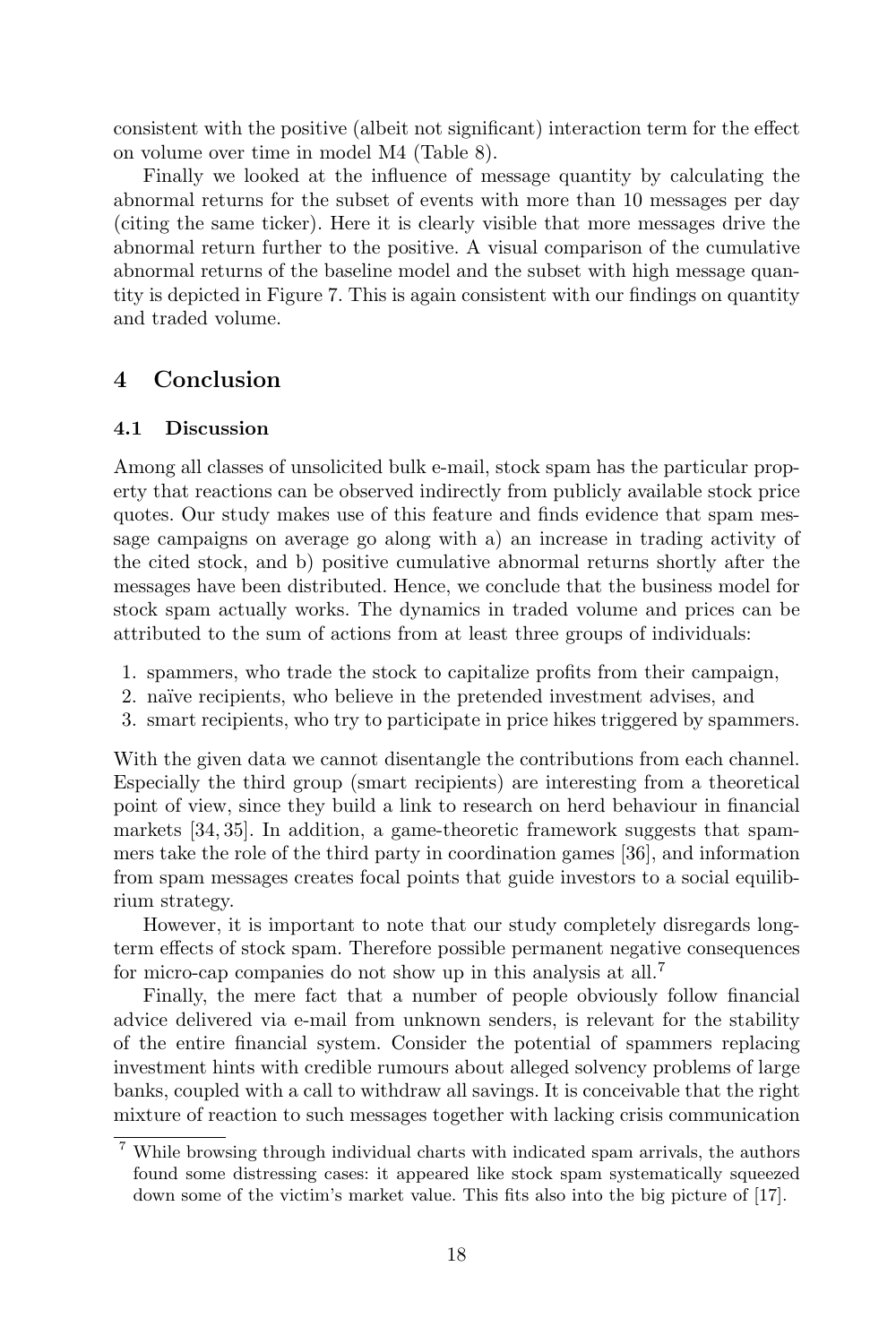may actually result in a self-fulfilling prophecy, yielding bank-runs and domino effects with all their adverse consequences. Even if the probability of such cooccurrence is deemed low, such scenarios should certainly be on the agenda of crisis teams in financial supervision authorities and in cyber-terrorism defense.

#### 4.2 Limitations and Future Work

Although our results do not leave too many puzzles and proved to be quite robust, there exists a long list of possible improvements for future research.

Probably the most salient limitation concerns the absence of a sound method to test causality. Though we made efforts to rule out the possibility that high abnormal returns are a result of the spammers' ticker selection strategy, we did not control for third variables that might affect both stock price and spammers' decision to target a particular ticker. Since basic epistemology tells us that we will never succeed in controlling for *all* possible third variables, some uncertainty will always remain and therefore we should rather think of a relationship instead of a causal link between stock spam and market indicators.

Another shortcoming of our study is the incomplete data from publicly available sources. A first step would be to collect price information for all 391 unique tickers in the SSEM data. Improving the resolution of data (down to the tick level of individual transactions) would perhaps enable us to tell the orders of spammers better apart from assumed reactions of the recipients. More consistent information on market capitalization could also be useful to weight the abnormal returns by firm size in the aggregation step. Possibly, we also face a subtle reactivity problem in the SSEM data collection. Since intra-day analyses of individual tickers are constantly published on Richardson's website [18], spammers might use this information to exclude SSEM's probe accounts from their distribution lists, and/or learn how to trick the automatic stock spam detection algorithm.

From a methodological point of view, the independence assumption about the residuals in the regression models, and particularly in the event study analysis, could be replaced by more realistic (and complicated) assumptions, possibly in a proper framework for time series analysis.

We also have in mind a number of extensions. As all spam messages are available in plain text, computer-linguistic content analyses could reveal possible clusters of origin. Moreover, the influence of specific characteristics of the message draft on its market impact could yield interesting findings on persuasive elements and response rates that are hard to obtain otherwise (because spammers usually do not disclose their response rates). Finally, a careful analysis of properties of the affected companies could help us to understand the spammers' strategy to select stocks. The determinants of spam attacks might also be of interest for CFOs of public enterprises traded on OTC markets.

To sum it all up, although we found a clear relationship in our data, we are aware that the evidence for stock spam causing people to buy a certain stock is not rock solid. Therefore this paper should be regarded as a first and modest step into an interesting direction.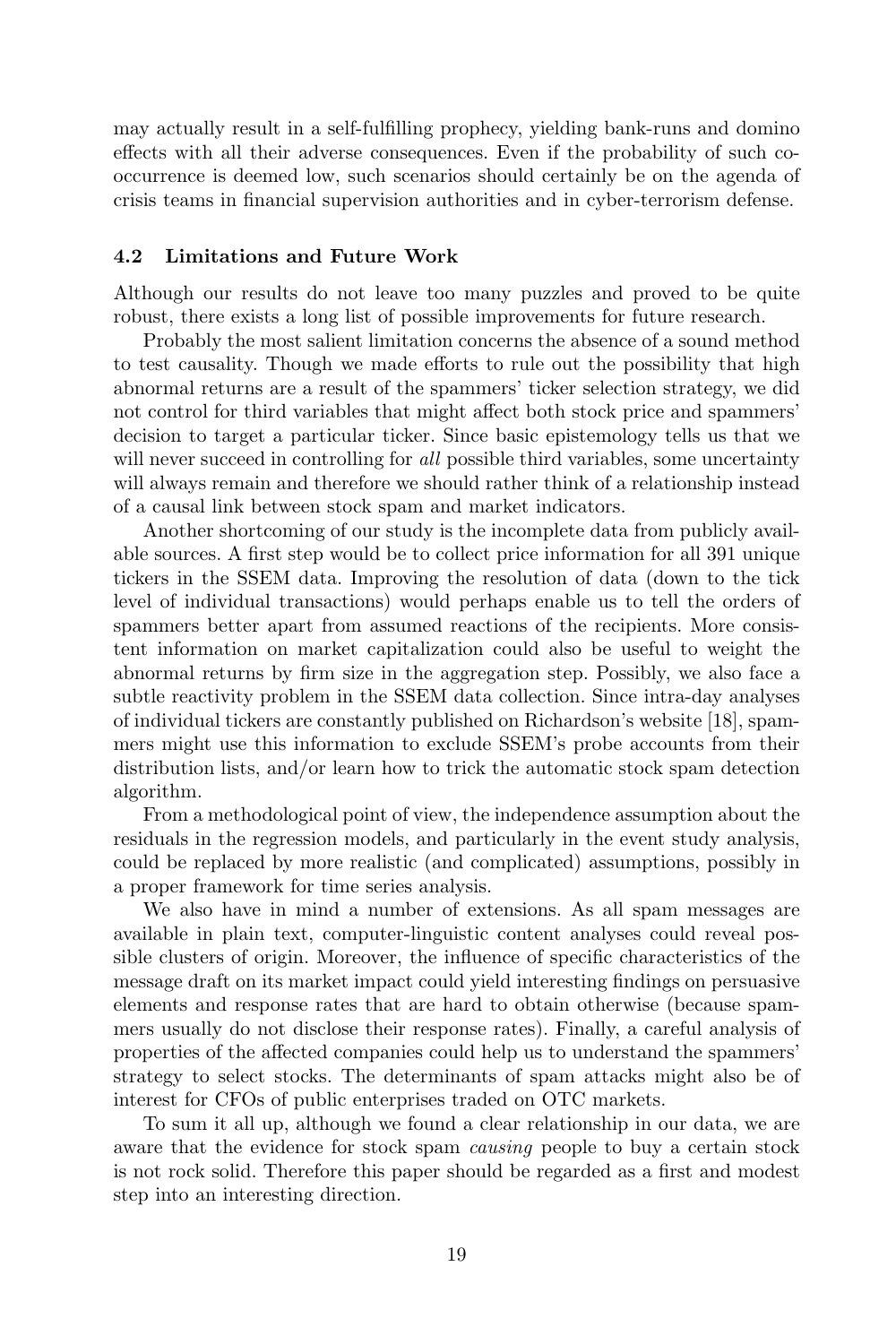## Acknowledgements

Leonard Richardson deserves special credit for his fabulous stock spam archive which served as main data source for this study.

# References

- 1. Schneier, B., Wood, P., et al.: 2005 Attack Trends & Analysis. Counterpane Internet Security and MessageLabs (2006) http://www.counterpane.com/dl/ attack-trends-2005-messagelabs.pdf.
- 2. Judge, P., Alperovitch, D., Yang, W.: Understanding and reversing the profit model of spam. In: Workshop on the Economics of Information Security (WEIS), Cambridge, MA (2005) http://infosecon.net/workshop/pdf/49.pdf (Rump session talk).
- 3. Freiling, F., Holz, T., Wicherski, G.: Botnet tracking: Exploring a root-cause methodology to prevent distributed denial-of-service attacks. In S. de Capitani di Vimercati et al., ed.: Proc. of ESORICS. LNCS 3679, Berlin Heidelberg, Springer Verlag (2005) 319–335
- 4. Drucker, H., Vapnik, V., Wu, D.: Support vector machines for spam categorization. IEEE Transactions on Neural Networks 10 (1999) 1048–1054
- 5. Cobb, S.: The Economics of Spam. ePrivacy Group (2003) http://www.spamhelp. org/articles/economics\_of\_spam.pdf.
- 6. Loder, T., van Alstyne, M.W., Wash, R.: An economic answer to unsolicited communication. In: ACM Conference on Electronic Commerce. (2004) 40–50
- 7. Kraut, R.E., Sunder, S., Telang, R., Morris, J.: Pricing electronic mail to solve the problem of spam. Human-Computer Interaction 20 (2005) 195–223
- 8. Ciphertrust: Spam statistics. Online Source (2004) http://www.ciphertrust. com/resources/statistics/index.php.
- 9. Dwork, C., Naor, M.: Pricing via processing or combatting junk mail. In: 12th Annual International Cryptology Conference (CRYPTO'92). (1992) 139–147
- 10. Dwork, C., Goldberg, A., Naor, M.: On memory-bound functions for fighting spam. In: 23th Annual International Cryptology Conference (CRYPTO'03). (2003) 426– 444
- 11. Back, A.: Hashcash A denial of service counter-measure. Online Source (2002) http://www.hashcash.org/.
- 12. Laurie, B., Clayton, R.: "Proof-of-work" proves not to work. In: Workshop on the Economics of Information Security (WEIS), Minneapolis, MN (2004) http: //www.cl.cam.ac.uk/~rnc1/proofwork.pdf.
- 13. Ahn, L.v., Blum, M., Langford, J.: Telling humans and computers apart. Communications of the ACM 47 (2004) 57–60
- 14. Fahlman, S.E.: Selling interrupt rights: A way to control unwanted e-mail and telephone calls. IBM Systems Journal 41 (2002) 759–766
- 15. Pradhuman, S.D.: Small-Cap Dynamics. Bloomberg Press, New York (2000)
- 16. Expedite: OTC Pink Sheet stocks email marketing. Online Source (2006) http: //www.expedite-email-marketing.com/OTCPinkSheetStocksEmailMarketin%g. htm.
- 17. Cyr, J.: Spam stock tracker. http://www.spamstocktracker.com/ (2005)
- 18. Richardson, L.: Stock spam effectiveness monitor. http://www.crummy.com/ features/StockSpam/ (2005)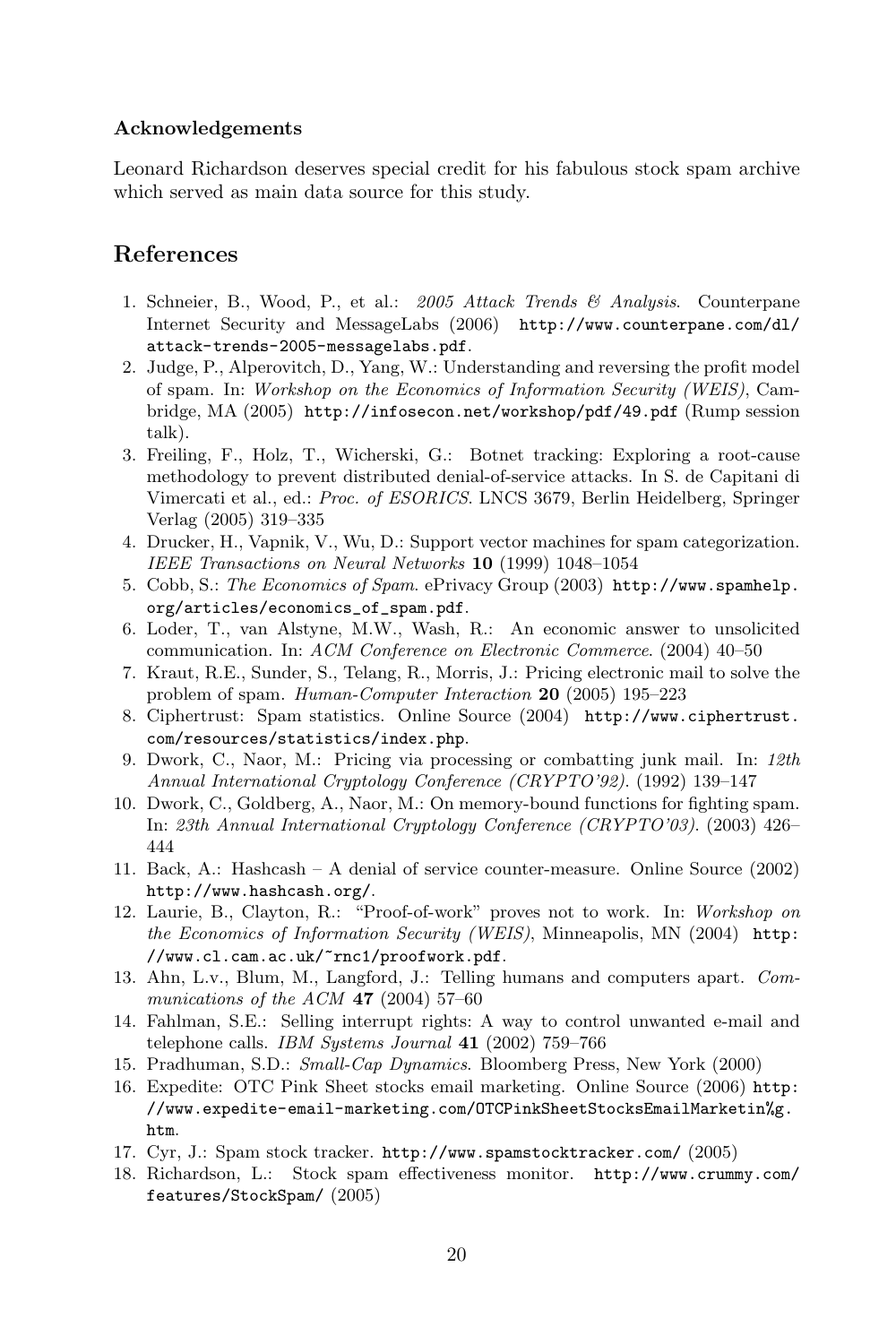- 19. N.N.: Stock market schemes and penny stock offers. Online Source (2006) http: //rjohara.net/money/stocks/.
- 20. McIntyre, A.: Spam-advertised stocks. Online Source (2002) http://www.raingod. com/angus/Computing/Internet/Spam/Stocks/Stocks.php.
- 21. MacKinlay, C.A.: Event studies in economics and finance. Journal of Economic Literature 35 (1997) 13–39
- 22. Ettredge, M., Richardson, V.J.: Assessing the risk in e-commerce. In R. H.S., ed.: Proc. of the 35th Hawaii International Conference on System Sciences, Los Alamitos, CA, IEEE Press (2002)
- 23. Campbell, K., Gordon, L.A., Loeb, M.P., Zhou, L.: The economic cost of publicly announced information security breaches: Empirical evidence from the stock market. Journal of Computer Security 11 (2003) 431–448
- 24. Cavusoglu, H., Mishra, B., Raghunathan, S.: The effect of internet security breach announcements on market value: Capital market reactions for breached firms and internet security developers. International Journal of Electronic Commerce 9 (2004) 69–104
- 25. Telang, R., Wattal, S.: Impact of software vulnerability announcements on the market value of software vendors – an empirical investigation. In: Workshop on the Economics of Information Security (WEIS), Cambridge, MA (2005) http: //infosecon.net/workshop/pdf/telang\_wattal.pdf.
- 26. Bjerring, J.H., Lakonishok, J., Vermaelen, T.: Stock price and financial analysts' recommendations. Journal of Finance 38 (1983) 187–204
- 27. Liu, P., Smith, S.D., Syed, A.A.: Stock price reaction to the Wall Street Journal's securities recommendations. Journal of Financial and Quantitative Analysis 25 (1990) 399–410
- 28. Larson, S., Luft, C., Levine, L.M.: Over the Counter Bulletin Board exchange: Market structure, risk, and return. Journal of Alternative Investments 3 (2001)
- 29. Yahoo Finance: Historical data download. http://finance.yahoo.com/ (2006)
- 30. Frank Russell Company: U. S. equity index values. http://www.russell.com/US/ Indexes/US/index\_values.asp (2006)
- 31. Pink Sheets: Frequently asked questions. http://www.pinksheets.com/faq.jsp (2004)
- 32. Bates, D.M., Pinheiro, J.C.: Computational methods for multilevel models. Bell Labs Technical Memorandum (1998) http://cm.bell-labs.com/cm/ms/ departments/sia/project/nlme/CompMulti.pd%f.
- 33. Brown, S.J., Warner, J.B.: Using daily stock returns: The case of event studies. Journal of Financial Economics 14 (1985) 3–31
- 34. Banerjee, A.V.: A simple model of herd behavior. Quarterly Journal of Economics 107 (1992) 797–817
- 35. Bikhchandani, S., Sharma, S.: Herd behavior in financial markets. IMF Staff Papers 47 (2001) 279–310 http://www.imf.org/External/Pubs/FT/staffp/2001/ 01/pdf/Bikhchan.pdf.
- 36. Schelling, T.C.: The Strategy of Conflict. Harvard University Press, Cambridge, MA (1960)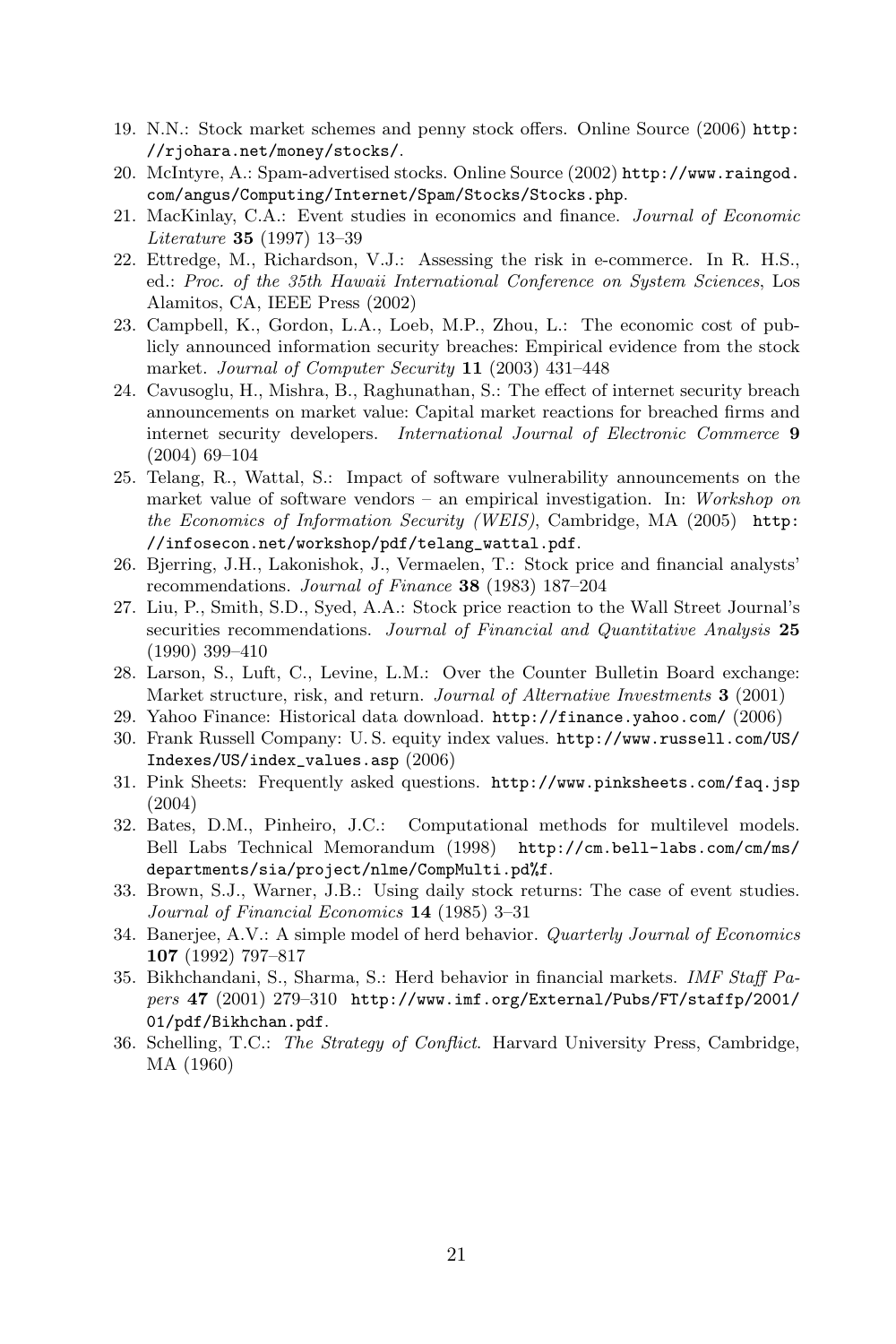# Appendix

| Table 6. Tickers cited in stock spam (ranked by number of event days) |  |  |
|-----------------------------------------------------------------------|--|--|
|-----------------------------------------------------------------------|--|--|

|      | Ticker  |                                      | Event         | Messages     |
|------|---------|--------------------------------------|---------------|--------------|
| Rank | symbol  | Company Name                         | $_{\rm days}$ | received     |
|      | VNBL.OB | VINOBLE INC                          | 77            | 890          |
| 2.   | CWTD.OB | CHINA WORLD TRADE                    | 52            | 919          |
| 3.   | NOTE.PK | NA                                   | 51            | 53           |
| 4.   | EOGI.PK | EMERSON OIL & GAS                    | 45            | 565          |
| 5.   | CGKY.PK | CARNEGIE COOKE & COM                 | 37            | 1320         |
| 6.   | AMBD.PK | AMERICAN MOBILE DENT                 | 37            | 57           |
| 7.   | YPIL.PK | <b>IPACKETS INTL INC</b>             | 35            | 769          |
| 8.   | APWL.PK | <b>ADVANCED POWERLINE</b>            | 31            | 240          |
| 9.   | CEOA.PK | CEO AMERICA INC                      | 31            | 347          |
| 10.  | MOGI.PK | MONTANA OIL & GAS                    | 29            | 424          |
| 11.  | MWIS.OB | M-WISE INC                           | 27            | 400          |
| 12.  | EXTP.PK | EXTREME POKER LTD                    | 26            | 84           |
|      |         | Time period: Nov $2004$ – Feb $2006$ |               | Source: [18] |

Table 7. Tickers cited in stock spam (ranked by total number of messages)

|      | Ticker  |                                  | Event         | Messages               |
|------|---------|----------------------------------|---------------|------------------------|
| Rank | symbol  | Company Name                     | $_{\rm days}$ | received               |
|      | CGKY.PK | CARNEGIE COOKE & COM             | 37            | 1320                   |
| 2.   | CWTD.OB | CHINA WORLD TRADE                | 52            | 919                    |
| 3.   | VNBL.OB | VINOBLE INC                      | 77            | 890                    |
| 4.   | YPIL.PK | <b>IPACKETS INTL INC</b>         | 35            | 769                    |
| 5.   | USTA.PK | US STARCOM INC                   | 11            | 608                    |
| 6.   | VERY.PK | VERIDA INTERNET CORP             | 9             | 577                    |
| 7.   | EOGI.PK | <b>EMERSON OIL &amp; GAS</b>     | 45            | 565                    |
| 8.   | DKDY.OB | DARK DYNAMITE INC                | 14            | 481                    |
| 9.   | MOGI.PK | MONTANA OIL & GAS                | 29            | 424                    |
| 10.  | PPTL.PK | PREMIUM PETROLM NEW              | 25            | 416                    |
| 11.  | MWIS.OB | M-WISE INC                       | 27            | 400                    |
| 12.  | SCRE.OB | HUIFENG BIO-PHARM TH             | 21            | 400                    |
|      |         | Time period: Nov 2004 - Feb 2006 |               | <i>Source</i> : $[18]$ |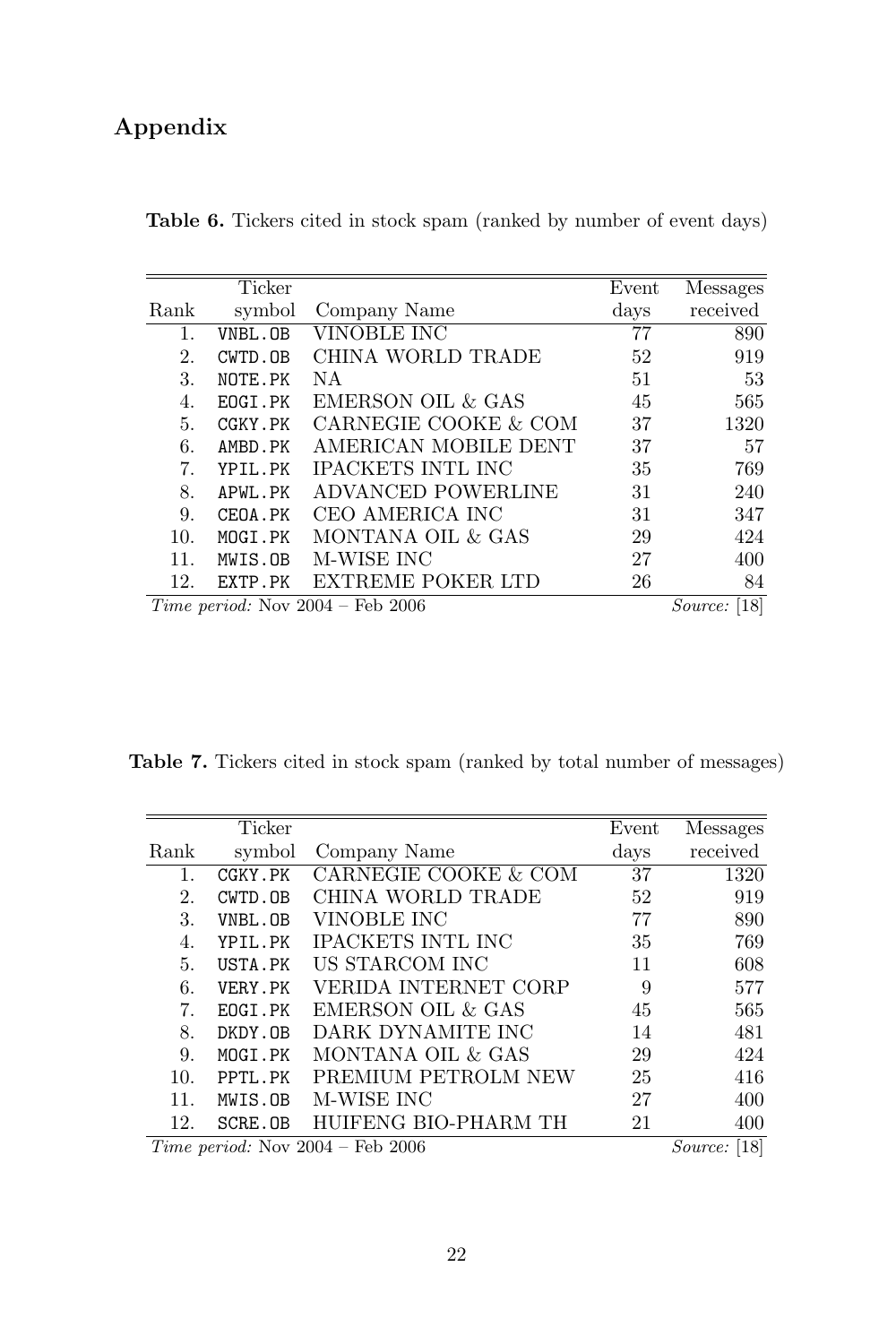|                                       | Model                    |                          |                          |                          |  |  |
|---------------------------------------|--------------------------|--------------------------|--------------------------|--------------------------|--|--|
| Parameter                             | $\overline{\mathrm{M1}}$ | $\overline{\mathrm{M2}}$ | $\overline{\mathrm{M}3}$ | $\overline{\mathrm{M}4}$ |  |  |
| <b>Terms</b>                          |                          |                          |                          |                          |  |  |
| Constant $(\log v_0)$                 | $9.70$ ***<br>(0.152)    | $9.71$ ***<br>(0.152)    | $9.70***$<br>(0.152)     | $9.70***$<br>(0.152)     |  |  |
| $\log\alpha$                          | $1.15***$<br>(0.067)     |                          |                          | $0.94$ ***<br>(0.177)    |  |  |
| $\log \alpha$ <sub>premarket</sub>    |                          | $0.93***$<br>(0.102)     |                          |                          |  |  |
| $\log \alpha_1$                       |                          |                          | $0.76$ ***<br>(0.140)    |                          |  |  |
| $\log \alpha_2$                       |                          |                          | $1.04***$<br>(0.190)     |                          |  |  |
| $\log \alpha_{[3,4]}$                 |                          |                          | $0.92$ ***<br>(0.225)    |                          |  |  |
| $\log \alpha_{[5,8]}$                 |                          |                          | $1.06***$<br>(0.154)     |                          |  |  |
| $\log \alpha_{[9,16]}$                |                          |                          | $1.30***$<br>(0.177)     |                          |  |  |
| $\log \alpha_{[17,32]}$               |                          |                          | $1.64***$<br>(0.191)     |                          |  |  |
| $\log \alpha_{[33, +\infty]}$         |                          |                          | $1.57***$<br>(0.176)     |                          |  |  |
| Trend interaction $(\log \beta_1)$    |                          |                          |                          | 0.36<br>(0.282)          |  |  |
| Controls                              |                          |                          |                          |                          |  |  |
| $\log w_{\text{True}}$                | 0.05<br>(0.029)          | 0.05<br>(0.029)          | 0.05<br>(0.029)          | 0.05<br>(0.029)          |  |  |
| $\log w_{\text{Wed}}$                 | 0.04<br>(0.029)          | 0.04<br>(0.029)          | 0.04<br>(0.029)          | 0.04<br>(0.029)          |  |  |
| $\log w_{\text{Thu}}$                 | 0.02<br>(0.029)          | 0.01<br>(0.029)          | 0.02<br>(0.029)          | 0.02<br>(0.029)          |  |  |
| $\log w_{\text{Fri}}$                 | $-0.01$<br>(0.029)       | $-0.02$<br>(0.029)       | $-0.01$<br>(0.029)       | $-0.01$<br>(0.029)       |  |  |
| Volume trend $(\log \beta_0)$         | $0.95***$<br>(0.033)     | $0.96***$<br>(0.033)     | $0.95***$<br>(0.033)     | $0.95***$<br>(0.033)     |  |  |
| Summary                               |                          |                          |                          |                          |  |  |
| Std. dev. $(\hat{\sigma}_c)$          | 1.57                     | 1.57                     | 1.57                     | 1.57                     |  |  |
| Std. dev. $(\hat{\sigma}_{\epsilon})$ | 1.50                     | 1.51                     | 1.50                     | 1.50                     |  |  |
| <b>AIC</b>                            | 101810                   | 102015                   | 101807                   | 101811                   |  |  |
| <b>BIC</b>                            | 101884                   | 102089                   | 101931                   | 101893                   |  |  |
| No. of observations $(t, i)$          | 27708                    | 27708                    | 27708                    | 27708                    |  |  |
| No. of tickers $i$                    | 111                      | 111                      | 111                      | 111                      |  |  |
| No. of spam events                    | 532                      | 222<br>sk sk             | 532<br>***               | 532                      |  |  |

Table 8. Estimated coefficients for effect of stock spam on traded volume

Standard errors in brackets; sig. levels:  $\binom{*}{p}$  < 0.05,  $\binom{*}{p}$  < 0.01,  $\binom{***}{p}$  < 0.001